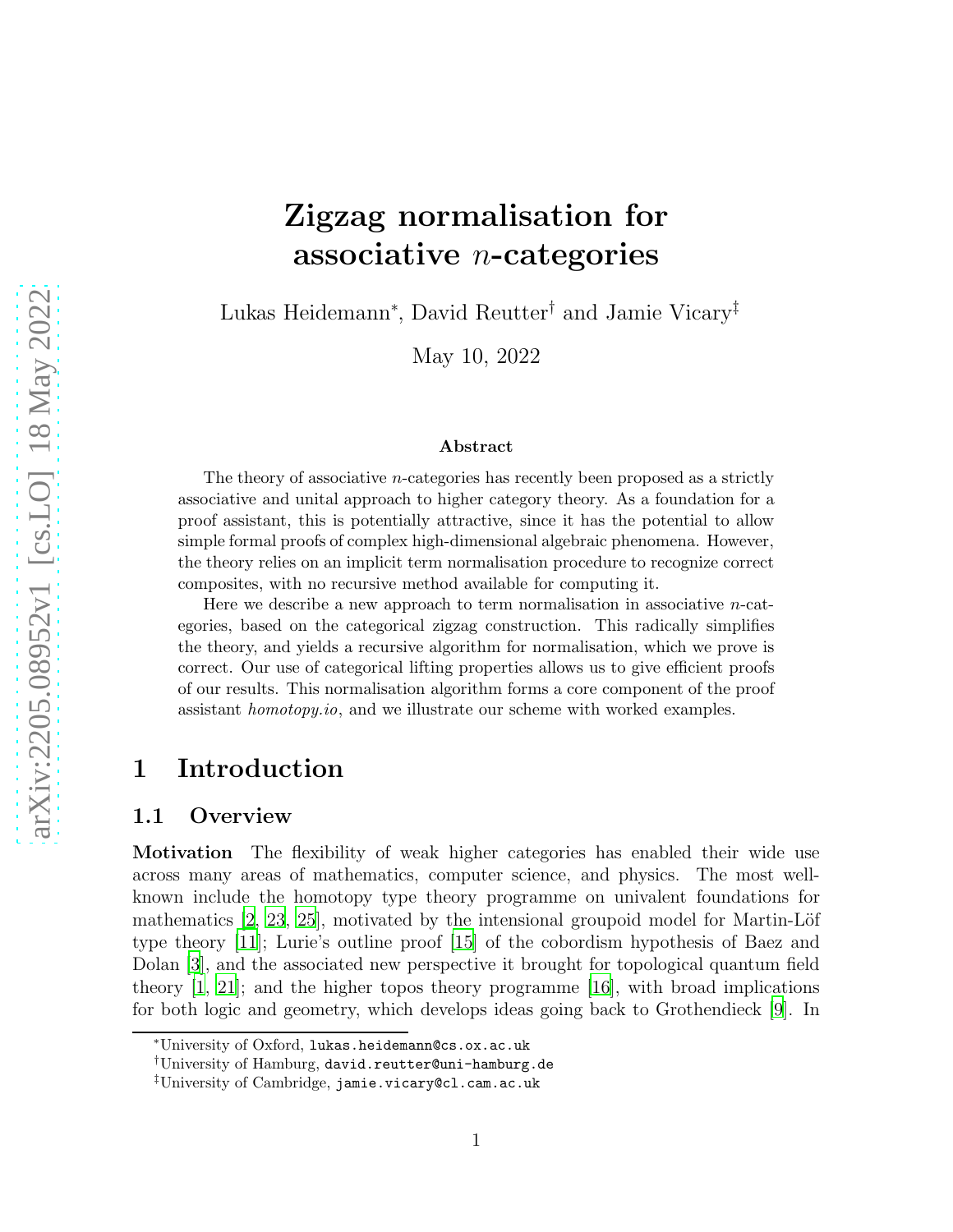<span id="page-1-0"></span>

Figure 1: Representing a 2-dimensional string diagram as an iterated zigzag of natural numbers.

computer science, other applications include rewriting [\[10,](#page-26-5) [13,](#page-26-6) [18\]](#page-27-5), quantum computation  $[12, 19]$  $[12, 19]$ , and concurrency  $[4, 7]$  $[4, 7]$ .

In a weak higher category, equations hold only up to higher coherence data, which itself satisfies further equations up to coherence data, and so on ad infinitum, yielding a bureaucratic syntax in which conceptually simple proofs can become long-winded. Traditionally, this has been the price that must be paid for proof-relevance. Strict models [\[14,](#page-26-10) Section 1.4] discard this coherence data, but at the cost of expressivity, since not every weak higher category is equivalent to a strict one.

Associative n-categories (ANCs) are a new semistrict model that aims to strike a balance between these extremes: having enough strictness for practical use, while retaining sufficient weakness to remain conjecturally equivalent to the fully general case [\[5](#page-26-11), [6](#page-26-12), [20](#page-27-7)]. However, the original theory of ANCs cannot be directly implemented, in particular lacking an algorithm for term normalisation, a key part of the theory which allows recognition of valid composites.

A new theory of normalisation is therefore required, one which is well-adapted to the data structures of a potential proof assistant, and with respect to which an recursive algorithm for normalisation can be provided. We develop this new theory here, and describe its role within an implementation, with the goal of making higher category theory more accessible for the working computer scientist.

**Diagrams.** Associative *n*-categories have the striking feature of being inherently geometrical, with terms in the theory having a direct geometrical representation. Every term has a dimension, and the terms of dimension n are called  $n$ -diagrams. A 0-diagram is a point, a 1-diagram is a sequence of points arranged on a line, and a 2-diagram is a combinatorial version of a planar string diagram  $[22]$ . In the general case, an *n*-diagram can be interpreted as a combinatorial "n-dimensional string diagram".

At LICS 2019 a simple inductive term model for these n-diagrams was presented [\[20](#page-27-7)], called zigzags, which we make further use of here. An example of a 2-diagram is shown on the left in Figure [1,](#page-1-0) with its underlying zigzag structure shown on the right, the natural numbers giving the dimension of the component at each point. The zigzag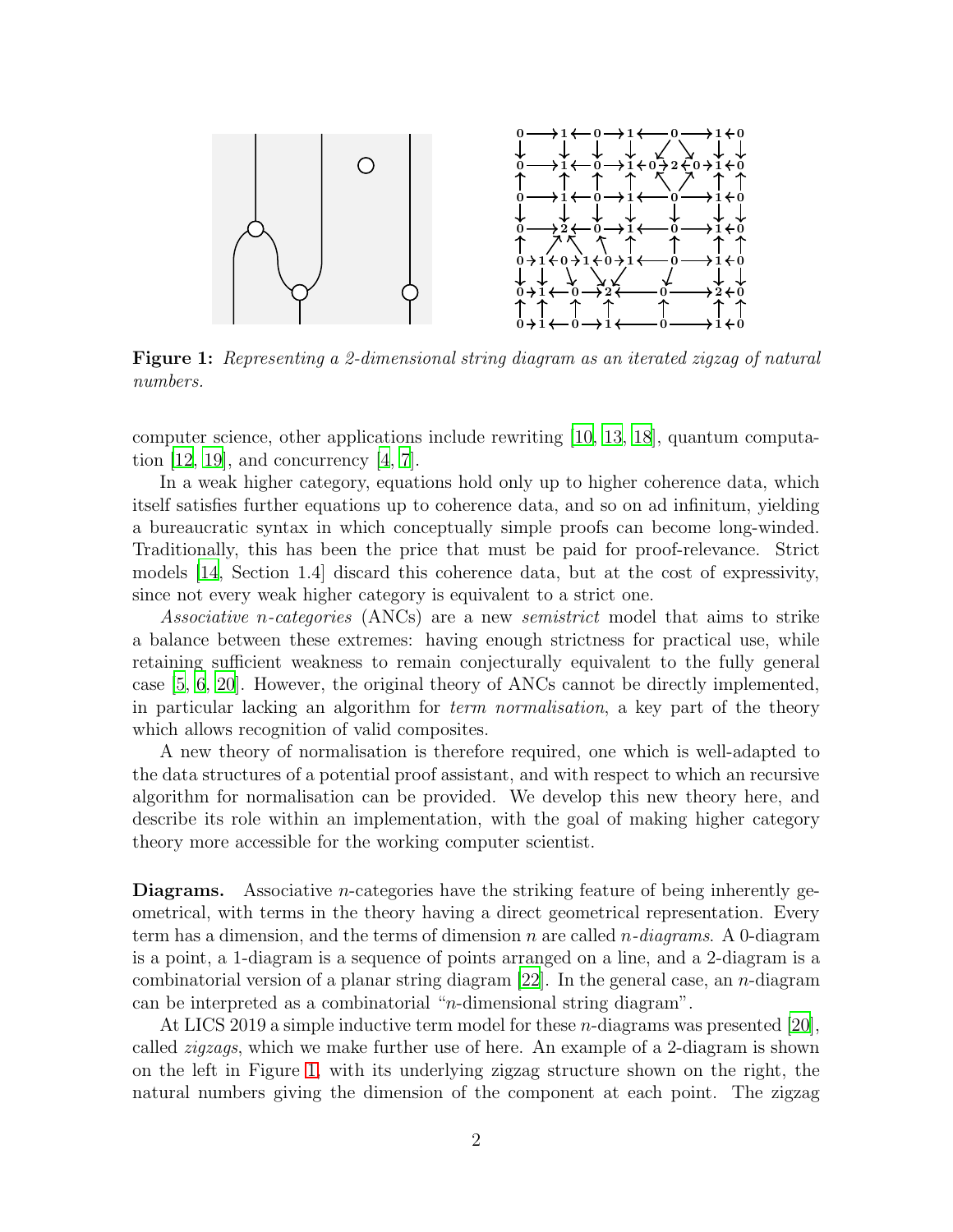representation makes the combinatorial structure explicit, but we will generally prefer the cleaner visual style of the left image.

Normalisation. Associative n-categories are strictly associative and strictly unital in all dimensions, two attractive properties which remove considerable bureaucracy from proof construction. However, the theory gains these properties in very different ways. The strict associativity is explicit: given composable 1-morphisms  $f, g, h$ , the composites<sup>[1](#page-2-0)</sup>  $(f \cdot g) \cdot h$  and  $f \cdot (g \cdot h)$  are syntactically identical, and can be drawn as the following 1-diagram:

$$
\begin{array}{cccc}\nf & g & h \\
\bullet & \bullet & \bullet\n\end{array} \tag{1}
$$

In contrast, the composite  $f \cdot id$  is not syntactically identical to f. Instead, there is a nontrivial *diagram normalisation* process  $f \cdot id \rightarrow f$ :

<span id="page-2-1"></span>
$$
\begin{array}{cccc}\nf & id & & f \\
\bullet & \bullet & \bullet & \bullet\n\end{array}
$$
 (2)

This normalisation process removes identity structures, yielding a "strictly unital" form for the composite, in this case  $f$  itself. To give the user the experience of interacting with a strictly unital theory, the proof assistant performs normalisation silently after every user interaction, ensuring the user sees only the normal form.

In low dimensions, normalisation seems to be a simple process. In dimension 1, a composite is given by a string of tokens, and normalisation simply removes any identity tokens, as shown above in expression [\(2\)](#page-2-1). In dimension 2, a composite can be understood as a string diagram in a weakly unital monoidal category, where some strands are explicitly labelled by the unit object, indicated here by dotted red wires. In this case the normalisation process removes these unit structures:



The situation is similar in dimension 3; once again, normalisation simply removes all identity structures. These examples quickly give us the impression that all identity structures are *redundant*, since normalisation produces an algebraically simpler version of the diagram that omits them.

However, in dimension 4 and above, more subtle behaviour arises. The geometrical structure of the diagram can cause certain identity structures to become "locked",

<span id="page-2-0"></span><sup>&</sup>lt;sup>1</sup>Here and throughout we use forward composition notation.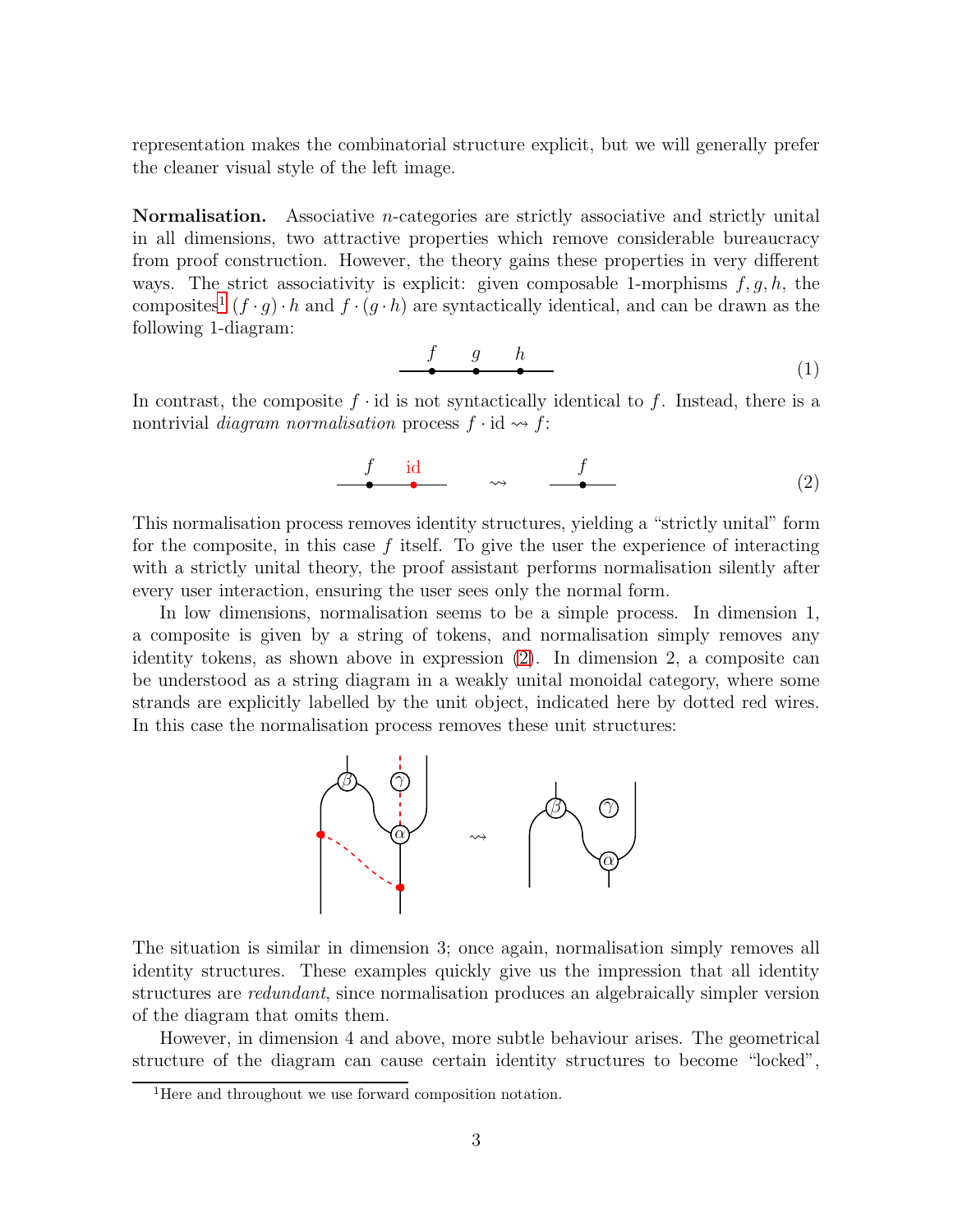<span id="page-3-0"></span>

Figure 2: An simplified overview of the homotopy.io processing pipeline.

in a way that prevents them being removed by normalisation. If such an identity were removed, the resulting diagram would be algebraically ill-defined. We call these essential identities, to contrast with the redundant identities we visualised above. We will see in Section [5](#page-14-0) why these essential identities arise. This makes a normalisation algorithm in the general case non-obvious, since the naive strategy of "removing all identity structures" cannot succeed.

**Type Checking.** Given an  $n$ -diagram, a question of central importance is whether it type-checks with respect to some given signature  $\Sigma$ ; that is, whether it correctly encodes an n-morphism in the free ANC generated by  $\Sigma$ . The existing theory of ANCs gives a simple answer to this question: break the diagram into atomic "pieces", and for each piece, check that it normalizes to give an element of the signature. Normalisation therefore plays a critical role in this aspect of the theory, and is essential for any implementation.

More details of the type-checking scheme are given in Section [7,](#page-22-0) where we also illustrate our normalisation algorithm in detail, using two substantial examples of real interest in higher category theory: the 3-dimensional braiding, and the 5-dimensional syllepsis.

Our Contribution. We introduce a new mathematical foundation for term normalisation in associative *n*-categories, focusing on the categorical properties of *degeneracy* maps in categories of n-diagrams. Defined in terms of a simple categorical lifting property, these degeneracy maps can be interpreted as "injecting identity structure" into a *n*-diagram; a degeneracy map  $f: D \to D'$  therefore serves as a witness that D and D' are similar, except D contains fewer redundant identities. Proposition [13](#page-12-0) shows that for any n-diagram D, and any pair of degeneracy maps  $f : A \to D$  and  $g : B \to D$ , the pullback  $A \times_D B$  exists, with the resulting map  $A \times_D B \to D$  again a degeneracy map, which can be considered the "joint resolution" of  $f, g$ . In this way, the normalisation of  $D$  can be characterized as the joint resolution of all degeneracy maps into  $D$ . Since there only finitely many up to isomorphism, this is well-defined.

We then show how normalisation can be computed. Given  $n$ -diagrams  $D$  and  $A_1, \ldots, A_n$ , equipped with *n*-diagram maps  $f_i : A_i \to D$ , our central observation is that we can give a recursive algorithm for the relative normalisation of D with respect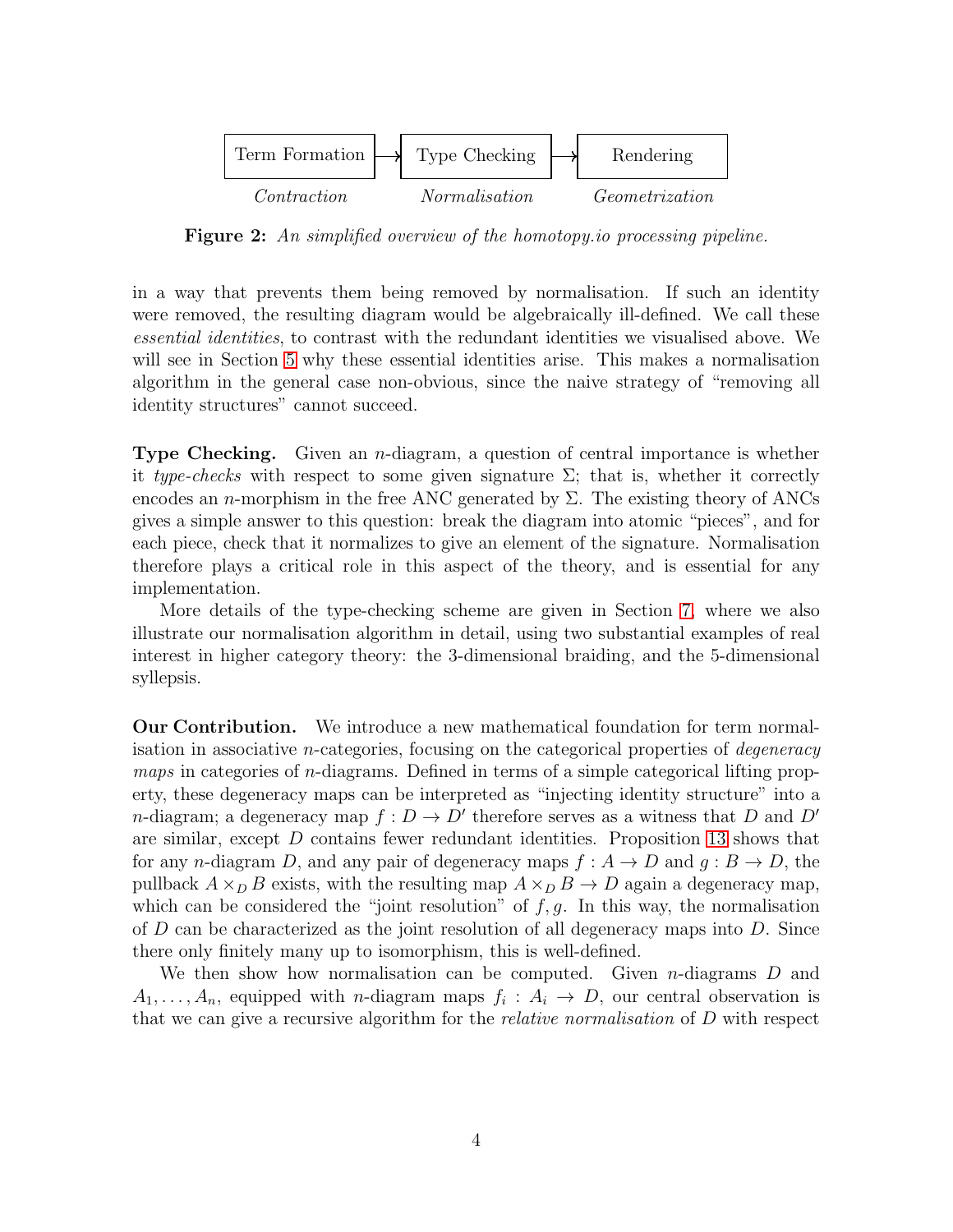to the  $f_i$ , written  $N$ , as follows:



Here d is a degeneracy map, and we have  $f_i'$  $i' \cdot d = f_i$  for all  $i \in I$ , where  $I = \{1, ..., n\}$ .<sup>[2](#page-4-0)</sup> Recalling the standard categorical definition of a *sink* as an object equipped with a family of incoming morphisms, the relative normalisation provides a universal factorization of the sink  $(D, \{f_i: A_i \to D\}_{i \in I})$  into a composite of the sink  $(N, \{f_i\})$  $i': A_i \to N\}_{i \in I})$ with the morphism d.

We then compute the *absolute normalisation* of a diagram D as the relative normalisation of the sink  $(D, \emptyset)$  consisting of D equipped with the empty collection of morphisms.

Implementation. We have implemented our results, and they form a central part of a proof assistant for associative n-categories, called homotopy.io. Implemented as a client-side web application, it is hosted at the following URL:

#### <http://homotopy.io>

The tool was launched in January 2019, and has since been loaded 12,000 times by over 4,000 users. It allows direct construction and manipulation of higher-categorical composites by a click-and-drag mechanic. In Section [7](#page-22-0) we provide links to proof objects, which illustrate some of our results.

We give a simplified overview of the proof assistant's processing pipeline in Figure [2,](#page-3-0) which we summarize as follows.

 $-Term\; Formation$  is performed primarily via the contraction mechanism, which allows part of an n-diagram to be homotopically reduced. The theoretical foundation for this technique was presented at LICS 2019 [\[20\]](#page-27-7).

– Type Checking verifies that the term generated by the user interaction step is valid. The major component of this type checker is an implementation of the recursive sink normalisation algorithm that we describe in this paper.

– Rendering takes place via a geometrization process that extracts a cubical mesh from the term representation, which is then processed and sent to the video card for rendering. This component will be described in future work.

Since this is a theoretical article we will not present further details here of the implementation.

<span id="page-4-0"></span><sup>&</sup>lt;sup>2</sup>We emphasize that the object N and morphism  $d: N \to D$  depend on the choice of morphisms  $f_i$ , although we suppress this in the notation.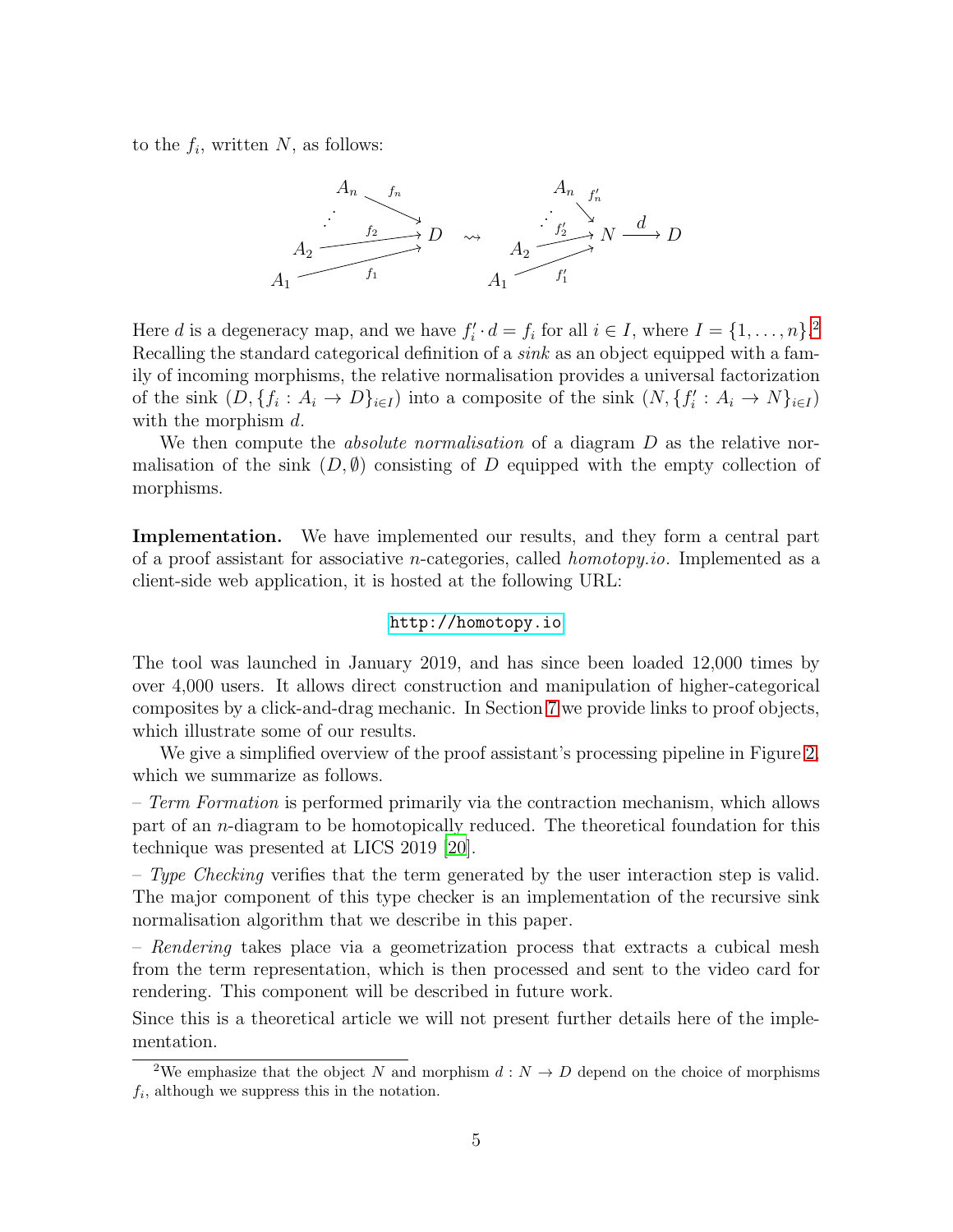### 1.2 Related work

The theory of associative n-categories was originally developed by Dorn, Douglas and Vicary [\[6](#page-26-12)], and has been described in the thesis of Dorn [\[5](#page-26-11)] in terms of bundles of singular *n*-cubes. We present a new approach that follows the zigzag construction of Reutter and Vicary [\[20](#page-27-7)], giving us access to a simple inductive structure on terms. The theory of normalisation developed here makes heavy use of categorical lifting properties (cartesian and cocartesian maps), categorical "power tools" which allow an efficient formal development. This also allows us to give a recursive algorithm for normalisation, which is not achieved in the singular *n*-cubes approach.

While we believe our theory is in principle equivalent to that proposed by Dorn, Douglas and Vicary, we make our constructions from first principles, giving a selfcontained development. Our approach also has the advantage of allowing a concise presentation.

### 1.3 Acknowledgements

The authors are grateful to Eric Finster, Christoph Dorn and Christopher Douglas for useful discussions.

### 1.4 Notation

For any  $n \geq 0$  we denote by  $\underline{n}$  the finite total order  $\{0, \ldots, n-1\}$ . We write  $\Delta_+$  for the category where objects are these finite total orders, and morphisms are order-preserving maps. We also write  $\Delta$ = for the subcategory of non-empty total orders, with maps that preserve the initial and final elements. For an order-preserving map  $f: n \to m$  and some  $i \in \underline{m}$ , we write  $f^{-1}(i)$  for its preimage as a subset of  $\underline{n}$ . The terminal category is denoted as 1.

# 2 The zigzag construction

We begin by recalling the theory of categorical zigzags due to Reutter and Vicary [\[20](#page-27-7)]. Our presentation is in fact a mild generalization, permitting non-identity boundary maps, as we make clear below. The main object of study is the zigzag, defined as follows.

**Definition 1.** In a category  $C$ , a *zigzag X* is a diagram of the following form, for some integer length  $n \geq 0$ :

$$
X(\mathsf{r0}) \longrightarrow X(\mathsf{s0}) \longleftarrow X(\mathsf{r1}) \longrightarrow \cdots \longleftarrow X(\mathsf{r}n)
$$

The objects of the form  $X(r_i)$  are called the *regular objects*, and the objects of the form  $X(\mathsf{s}i)$  the *singular objects*.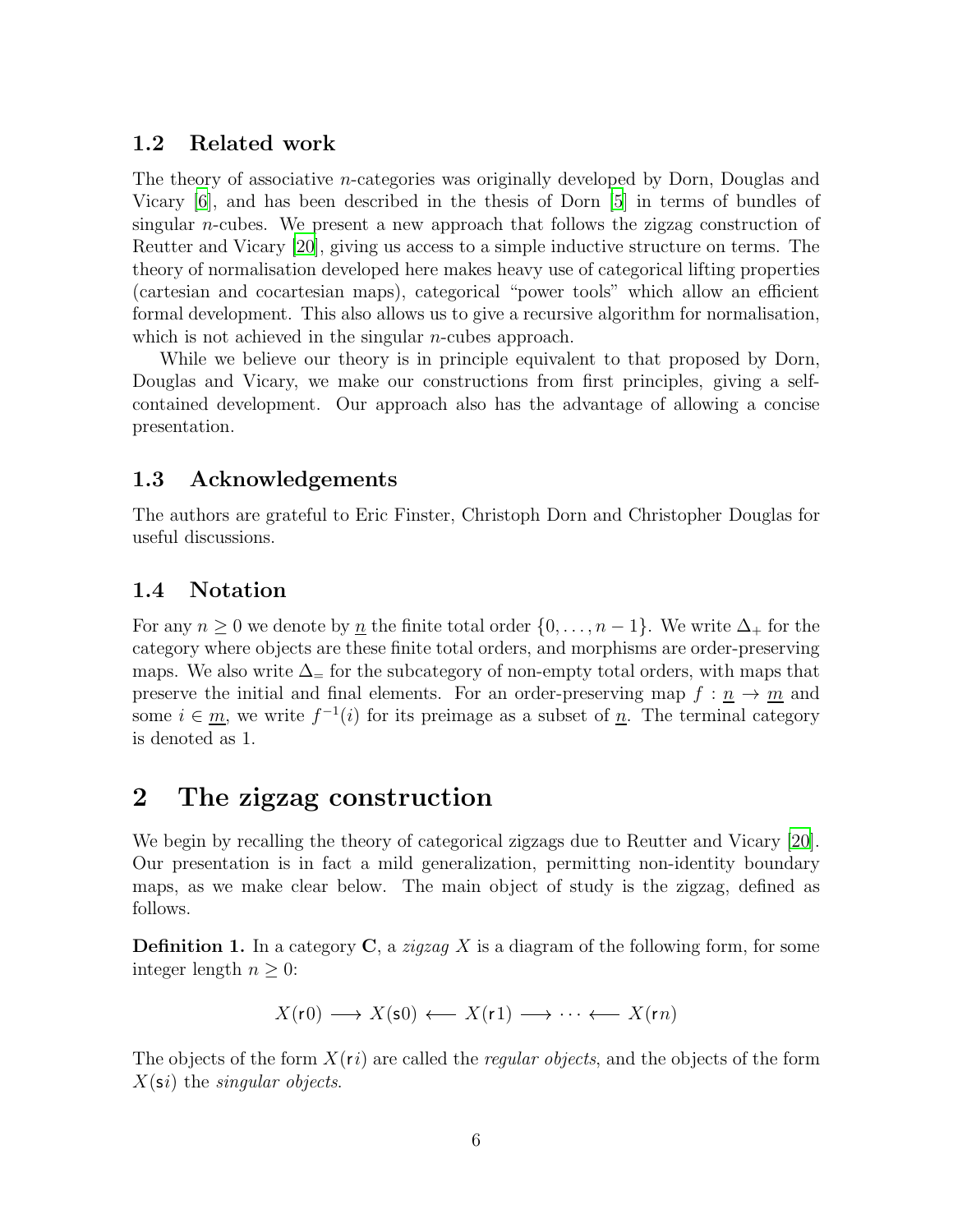

<span id="page-6-1"></span><span id="page-6-0"></span>**Figure 3:** A monotone map  $f : \underline{3} \to \underline{4}$  in  $\Delta_+$  going down the page, interleaved with the map  $(Rf)^{\mathsf{op}}: \underline{5} \to \underline{4}$  in  $\Delta_{\equiv}$  going up the page. The elements in  $\Delta_{+}$  correspond to the gaps between elements in  $\Delta_{=}$ , so each map determines the other.

$$
X
$$
  
\n
$$
X(r0) \rightarrow X(s0) \leftarrow X(r1) \rightarrow X(s1) \leftarrow X(r2) \rightarrow X(s2) \leftarrow X(r3)
$$
\n
$$
Y
$$
  
\n
$$
Y(r0) \rightarrow Y(s0) \leftarrow Y(r1) \rightarrow Y(s1) \leftarrow Y(r2) \rightarrow Y(s2) \leftarrow Y(r3) \rightarrow Y(s3) \leftarrow Y(r4)
$$

**Figure 4:** A map  $f: X \to Y$  of zigzags, with underlying singular and regular monotone maps as given in Figure [3.](#page-6-0)

A zigzag can also be thought of as a sequence of cospans, with adjacent cospans sharing a base object.

To define maps between zigzags, we first require an auxilliary observation. There is an equivalence  $R: \Delta_+ \to \Delta^{\rm op}_{=}$ , originally described by Wraith [\[26\]](#page-27-9), which sends an object <u>n</u> to  $n + 1$ , and a map  $f : \underline{n} \to \underline{m}$  to the opposite of the map  $m + 1 \to n + 1$ defined as follows:

$$
i \mapsto \min(\{j \in \underline{n} \mid f(j) \ge i\} \cup \{n\}).
$$

While the formula may appear non-obvious, the idea is straightforward, and we illus-trate it in Figure [3,](#page-6-0) showing how the monotones f and  $(Rf)$ <sup>op</sup> are interleaved in a simple way.

<span id="page-6-2"></span>**Definition 2.** In a category C, given zigzags  $X, Y$  of length n, m respectively, a zigzag map  $f: X \to Y$  consists of a *singular map*  $f^s: \underline{n} \to \underline{m}$  in  $\Delta_+$ , along with an implied regular map  $f^r := (Rf^s)^{op} : m+1 \to n+1$ , together with the following additional structure:

1. for every  $0 \leq i \leq m$  a map in C:

$$
f(\mathsf{r}i): X(\mathsf{r}f^{\mathsf{r}}(i)) \to Y(\mathsf{r}i)
$$

2. for every  $0 \leq j < m$  a map in C:

$$
f(\mathsf{s}j): X(\mathsf{s}j) \to Y(\mathsf{s}f^{\mathsf{s}}(j))
$$

The maps  $f(r_i)$  are called the *regular slices*, and the maps  $f(s_i)$  are the *singular slices*. These maps must satisfy the following equations, for every  $0 \leq i < m$ :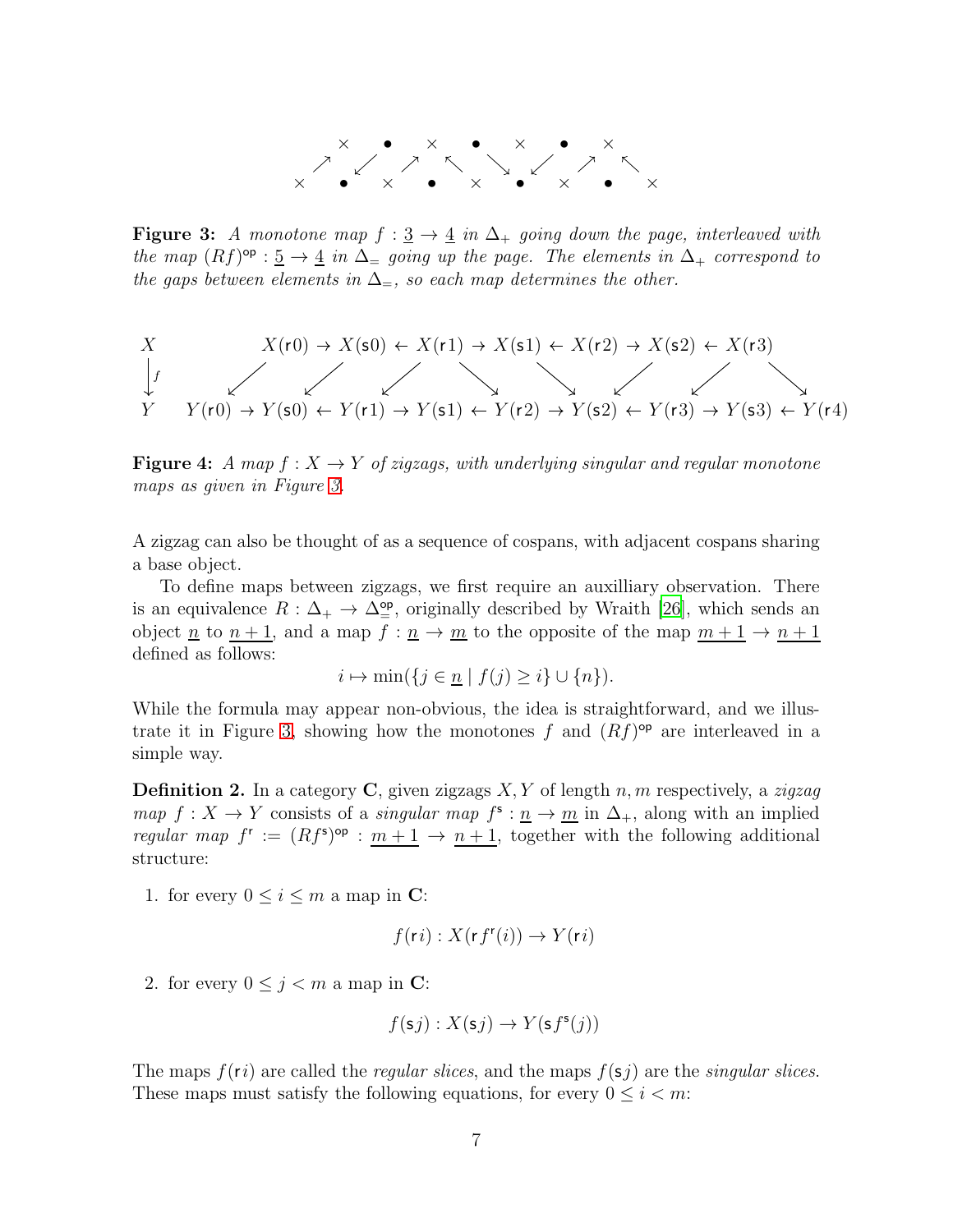1. If  $(f^s)^{-1}(i)$  is nonempty, with initial value p and final value q, then the following diagrams must commute, for all j with  $p \leq j < q$ :

$$
X(\mathbf{r}p) \to X(\mathbf{s}p) \qquad X(\mathbf{s}q) \leftarrow X(\mathbf{r}q+1)
$$
\n
$$
\downarrow f(\mathbf{r}i) \qquad \qquad \downarrow f(\mathbf{s}p) \qquad \qquad \downarrow f(\mathbf{r}i+1)
$$
\n
$$
Y(\mathbf{r}i) \longrightarrow Y(\mathbf{s}i) \qquad Y(\mathbf{s}i) \leftarrow Y(\mathbf{r}i+1)
$$
\n
$$
X(\mathbf{s}j) \longrightarrow X(\mathbf{r}j+1) \longleftarrow X(\mathbf{s}j+1)
$$
\n
$$
Y(\mathbf{s}i) \qquad Y(\mathbf{s}i)
$$

2. If  $(f^s)^{-1}(i)$  is empty, this diagram must commute:



The notion of zigzag map is geometrically natural, and best understood via example. We illustrate it in Figure [4.](#page-6-1) The regular slices  $f(r_i)$  and singular slices  $f(s_i)$  are drawn vertically, with the zigzag structure of X drawn above, and of Y drawn below. As a result we naturally obtain a categorical diagram comprising 7 squares, and the equational part of the zigzag map definition simply requires these to commute. In this example the singular monotone  $f^s : \underline{3} \to \underline{4}$  is defined by  $f^s(0) = 1$ ,  $f^s(1) = 2$ and  $f^{s}(2) = 2$ , while the regular monotone  $f^{r} : \underline{5} \to \underline{4}$  acts as  $f^{r}(0) = 0$ ,  $f^{r}(1) = 1$ ,  $f''(2) = 1$ ,  $f'(3) = 3$  and  $f''(4) = 3$ .

Our approach slightly generalizes the original zigzag definition of Reutter and Vicary [\[20\]](#page-27-7), where the regular slices of a zigzag map were required to be identities. This extra generality will be critical for our results, since normalisation can change the boundary of a diagram.

Categories of Zigzags Zigzag maps can be composed in a natural way. Given  $f: X \to Y$  and  $g: Y \to W$ , we define the following:

$$
(g \circ f)(sj) = g(s f^{s}(j)) \circ f(sj)
$$

$$
(g \circ f)(ri) = g(ri) \circ f(rg^{r}(i))
$$

In terms of the representation used in Figure [4,](#page-6-1) this corresponds to stacking one diagram above the other. This is easily seen to be associative and unital, and hence for any category C, we obtain a *zigzag category*  $Z(\mathbf{C})$  of zigzags and zigzag maps. This construction is functorial in C.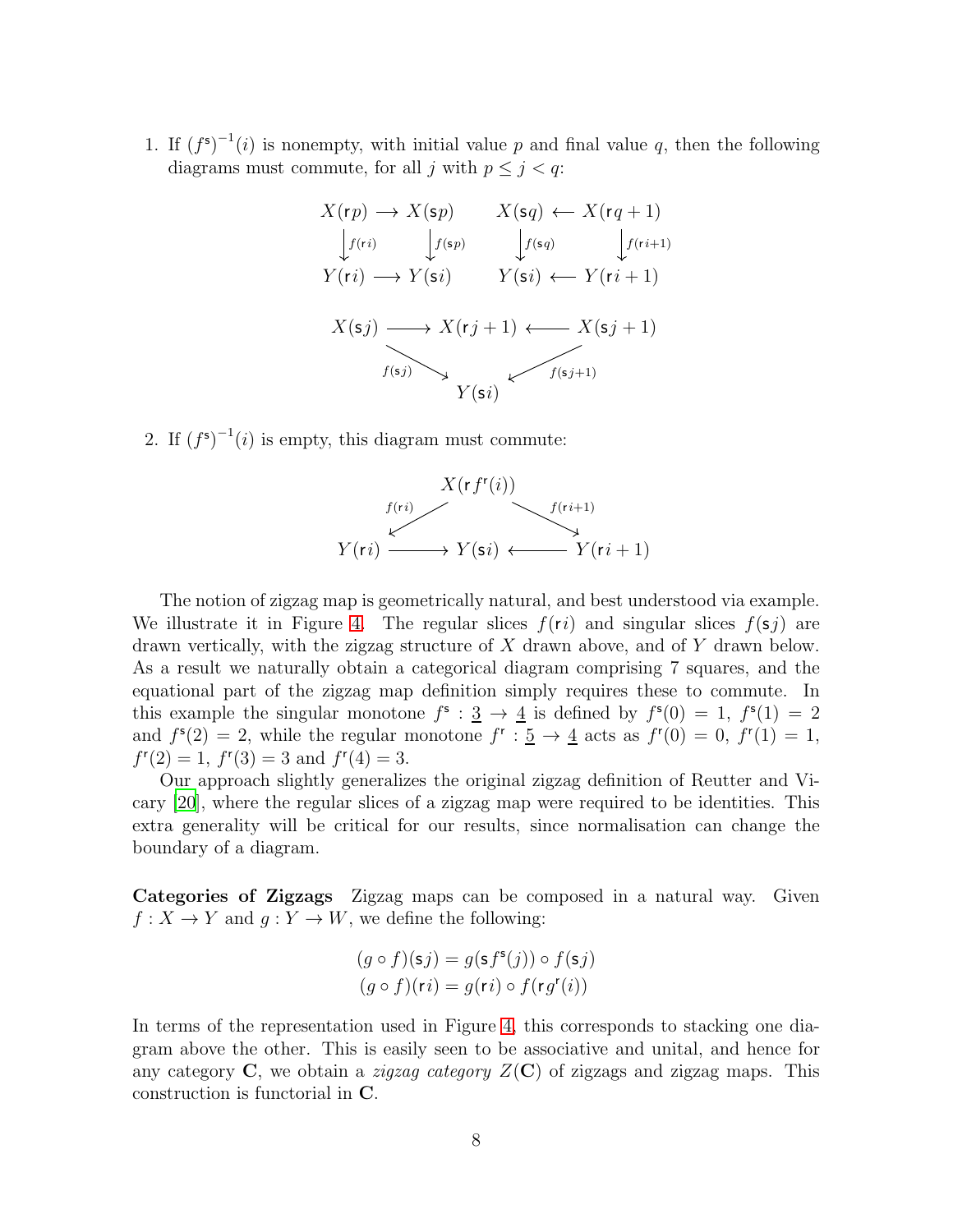The category  $Z(1)$  of zigzags in the terminal category is isomorphic to  $\Delta_{+}$ . For every category C the unique functor  $C \to 1$  thus induces a functor  $\pi : Z(\mathbf{C}) \to \Delta_+$ , which is natural in C. In the next section we will make heavy use of the theory of cartesian and cocartesian lifts of maps in  $\Delta_+$  to  $Z(\mathbf{C})$ , as they will allow us to characterise universal zigzag maps of a particular shape.

Since for any category C the zigzag construction  $Z(\mathbf{C})$  is a category itself, the construction can be iterated. We write  $Z<sup>n</sup>(**C**)$  for the *n-fold zigzag category* on **C**.

**Diagrams from Zigzags** We define an *n-diagram* to be an object of the category  $Z^n(\mathbb{N})$ , where N denotes the poset of natural numbers  $0 < 1 < \ldots$  We consider such objects of  $Z<sup>n</sup>(\mathbb{N})$  as combinatorial encodings of *n*-dimensional string diagrams. To motivate this definition, we refer back to Figure [1;](#page-1-0) using the machinery we have developed, we can now see that this represents an object of  $Z^2(\mathbb{N})$ , giving a combinatorial foundation for the string diagram that appears onthe left-hand side of the figure.

The natural numbers at each point encode the dimension of the algebraic generator that exists at that location in the diagram. In a real string diagram, we would ordinarily give further information, labelling the points with the name of a generator. However, for the purposes of normalisation, only the dimensions of the generators are relevant, and so this simpler notation suffices for our purposes.

To represent a meaningful string diagram, an *n*-diagram must also satisfy typechecking conditions, for which normalisation plays a critical role. We describe this in Section [7.](#page-22-0)

### 3 Degeneracy Maps

The zigzag construction admits a notion of *degeneracy map* that insert "identity regions" into a diagram. A degeneracy map  $X \to Y$  then serves as a witness that the diagrams  $X$  and  $Y$  are similar, with the only difference being that  $X$  contains fewer redundant identities. In this section we define degeneracy maps and study their properties. Significant use is made of cartesian and co-cartesian liftings.

**Cartesian Liftings** For some  $\underline{n}$  in  $\Delta_+$  the *i*th *face map* is the unique injective map  $d_i: \underline{n} \to \underline{n+1}$  that omits  $i \in \underline{n+1}$  from its image. We can illustrate this as follows:

| $\cdots$ $i-1$ $i$ $i+1$                |                                                    | $\cdots$ |  |
|-----------------------------------------|----------------------------------------------------|----------|--|
|                                         | $\downarrow$ $\downarrow$ $\qquad \qquad \searrow$ |          |  |
| $\cdots$ $i-1$ $i$ $i+1$ $i+2$ $\cdots$ |                                                    |          |  |

We will use these face maps to construct zigzag maps with an important categorical lifting property, as follows.

**Definition 3.** Let  $p : \mathbb{C} \to \mathbb{D}$  be a functor. A map  $f : x \to y$  in  $\mathbb{C}$  is *p*-cartesian if for every map  $h: x' \to y$  in C and  $u: p(x') \to p(y)$  such that  $p(h) = p(f) \circ u$ , there exists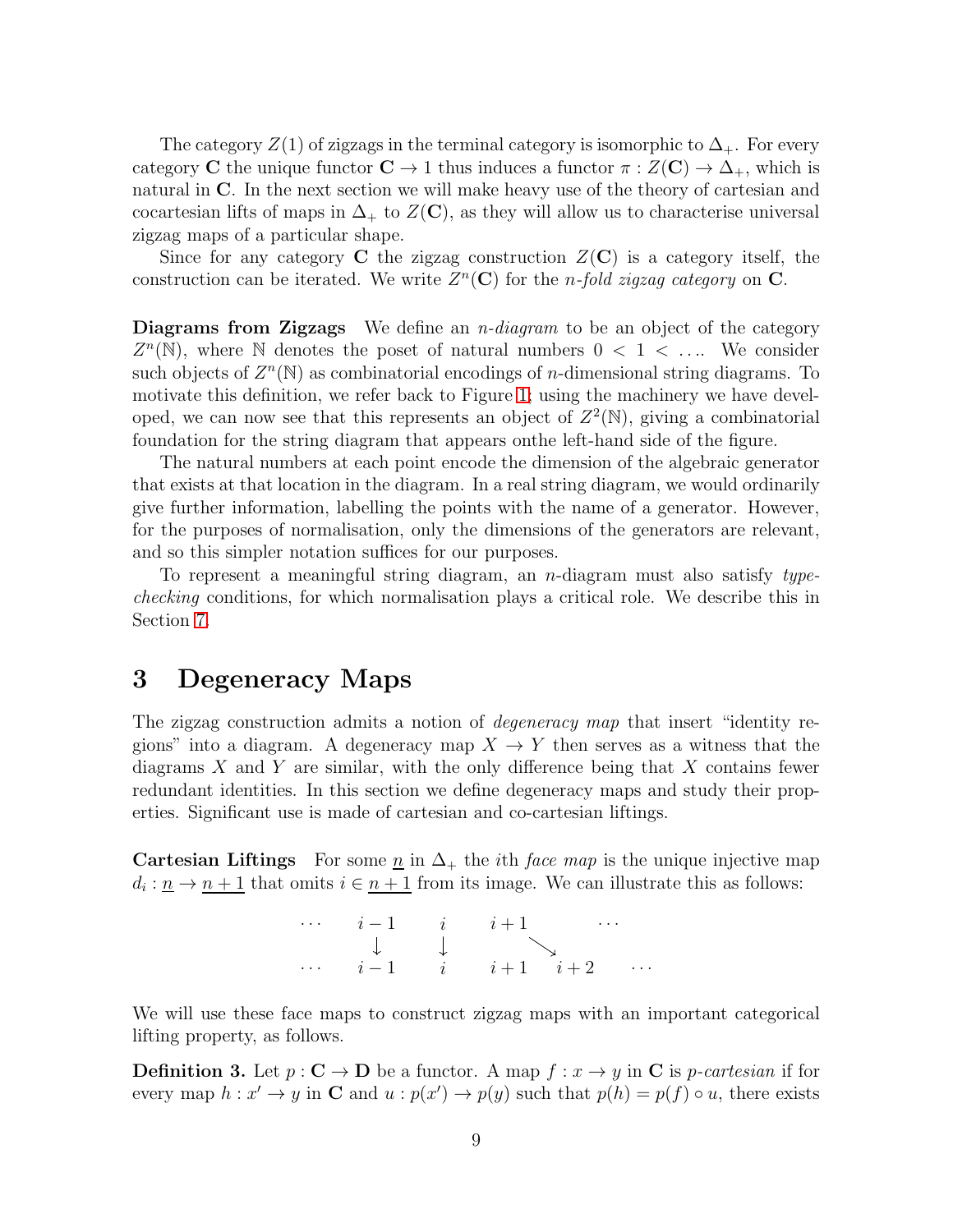a unique  $v : x' \to x$  in **C** such that  $h = f \circ v$  and  $u = p(v)$ :

$$
\begin{array}{ccc}\nx' & & & p(x') & \\
\downarrow & \searrow & & \downarrow & \\
x & \xrightarrow{f} & y & & \downarrow & \\
y(x) & \searrow & & \searrow & \\
y(x) & \searrow & & \searrow & \\
y(x) & \searrow & & \searrow & \\
y(x) & \searrow & & \searrow & \\
y(x) & \searrow & & \searrow & \\
y(x) & \searrow & & \searrow & \\
y(x) & \searrow & & \searrow & \\
y(x) & \searrow & & \searrow & \\
y(x) & \searrow & & \searrow & \\
y(x) & \searrow & & \searrow & \\
y(x) & \searrow & & \searrow & \\
y(x) & \searrow & & \searrow & \\
y(x) & \searrow & & \searrow & \\
y(x) & \searrow & & \searrow & \\
y(x) & \searrow & & \searrow & \\
y(x) & \searrow & & \searrow & \\
y(x) & \searrow & & \searrow & \\
y(x) & \searrow & & \searrow & \\
y(x) & \searrow & & \searrow & \\
y(x) & \searrow & & \searrow & \\
y(x) & \searrow & & \searrow & \\
y(x) & \searrow & & \searrow & \\
y(x) & \searrow & & \searrow & \\
y(x) & \searrow & & \searrow & \\
y(x) & \searrow & & \searrow & \\
y(x) & \searrow & & \searrow & \\
y(x) & \searrow & & \searrow & \\
y(x) & \searrow & & \searrow & \\
y(x) & \searrow & & \searrow & \\
y(x) & \searrow & & \searrow & \\
y(x) & \searrow & & \searrow & \\
y(x) & \searrow & & \searrow & \\
y(x) & \searrow & & \searrow & \\
y(x) & \searrow & & \searrow & \\
y(x) & \searrow & & \searrow & \\
y(x) & \searrow & & \searrow & \\
y(x) & \searrow & & \searrow & \\
y(x) & \searrow & & \searrow & \\
y(x) & \searrow & & \searrow & \\
y(x) & \searrow & & \searrow & \\
y(x) & \searrow & & \searrow & \\
y(x) & \searrow & & \searrow & \\
y(x) & \searrow & & \searrow & \\
y(x) & \searrow & & \searrow & \\
y(x) & \searrow & & \searrow & \\
y(x) & \searrow & & \searrow & \\
y(x) & \searrow & & \searrow & \\
y(x) & \searrow & & \searrow & \\
y(x) & \searrow & & \searrow & \\
y(x) & \searrow & & \searrow & \\
y(x) & \searrow & & \searrow
$$

The *p-vertical* maps are those maps  $f: x \to y$  such that  $p(f) = id$ . A map is *pcocartesian* if it is  $p^{\text{op}}$ -cartesian.

This is widely used property in categorical algebra, with a simple intuition: one imagines that  $f, h$  are paths in a space, with a projection p to some subspace, such that whenever h factors through f in the projection, the factorisation can be lifted to the original space.

Cartesian maps are a standard concept from the theory of fibred categories [\[8,](#page-26-13) [24\]](#page-27-10). The functors that we consider in this paper will not be categorical fibrations or opfibrations, but nevertheless, certain maps will still satisfy the universal property of cartesian or cocartesian maps, as we now show.

<span id="page-9-0"></span>**Lemma 4.** In a category C, for any zigzag A of length n and  $i \in n+1$ , the following zigzag map out of A is  $\pi$ -cocartesian over the face map  $d_i$ :



Here the singular map is the ith face map, and we insert an itentity cospan in the target, with the slice maps also being identities

*Proof.* Let  $f : A \to A'$  be a map of this form. Let  $h : A \to B$  be a map in  $Z(\mathbf{C})$  and  $u : \pi(A') \to \pi(B)$  a map in  $\Delta_+$  such that  $u \circ \pi(f) = \pi(h)$ . The shape of the diagram defining a lift  $v : A' \to B$  of u is completely determined. Since the slices of f and the cospan inserted in  $A'$  are identities, the slices of v are completely determined by the requirement that  $v \circ f = h$ .  $\Box$ 

Generating Degeneracies In the category  $\Delta_{+}$ , the face maps generate all the monomorphisms. Since  $\pi$ -cocartesian maps are unique up to unique vertical isomor-phism [\[24\]](#page-27-10), this lemma therefore implies that any  $\pi$ -cocartesian map over a monomorphism in  $\Delta_+$  inserts levels consisting of isomorphisms. We call those maps the *simple* degeneracy maps.

Diagrams of higher dimension admit more ways to insert identities: not only can we insert a 1-dimensional identity slice into a 2-dimensional diagram, but we can degenerate each of the 1-dimensional subslices. We call these zigzag maps f with  $\pi(f) = id$  that have degeneracy maps as slices the *parallel degeneracy maps*. We represent higherdimen-sional diagrams by iterating the zigzag construction, so we can define general degeneracy maps recursively, as follows.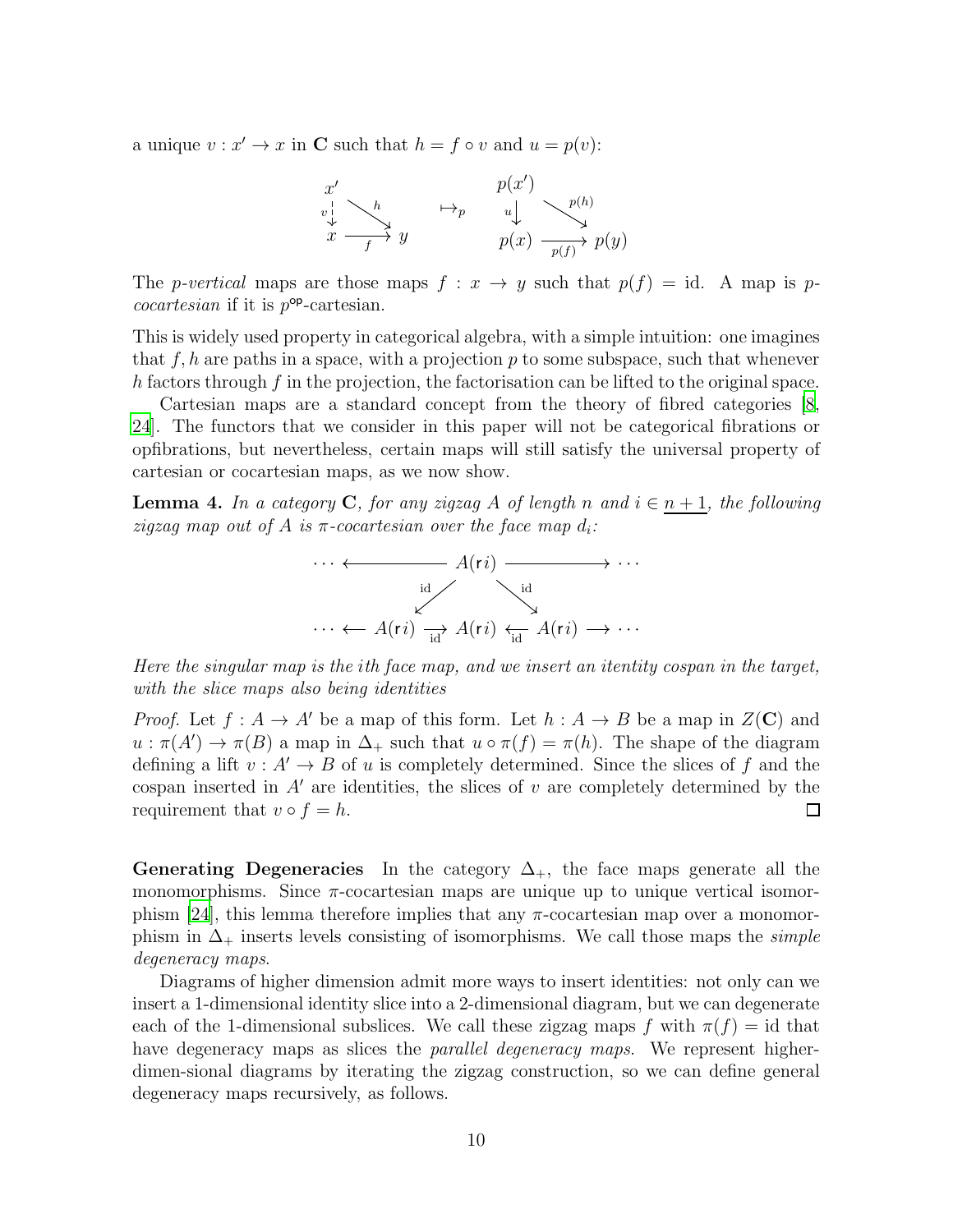<span id="page-10-0"></span>**Definition 5.** Degeneracy maps in  $Z<sup>n</sup>(**C**)$  are generated under composition by the following classes:

- 1. simple degeneracy maps, the  $\pi$ -cocartesian maps over the monomorphisms in  $\Delta_+$ ;
- 2. parallel degeneracy maps, the  $\pi$ -vertical maps in which every slice map is a degeneracy map in  $Z^{n-1}(\mathbf{C})$ .

To simplify inductive arguments we define degeneracy maps in  $Z^0(\mathbf{C})$  to be the isomorphisms.

<span id="page-10-2"></span>**Lemma 6.** Isomorphisms in  $Z<sup>n</sup>(C)$  are degeneracy maps.

*Proof.* Let  $f: A \to B$  be an isomorphism in  $Z<sup>n</sup>(\mathbf{C})$ . Since  $\pi$  preserves isomorphisms and  $\Delta_+$  is skeletal, f is  $\pi$ -vertical. Since the slice maps of an isomorphism in  $Z^n(\mathbf{C})$ need to be isomorphisms in  $Z^{n-1}(\mathbb{C})$ , by induction they are degeneracy maps as well. Hence  $f$  is a parallel degeneracy map.  $\Box$ 

<span id="page-10-3"></span>**Lemma 7.** Let  $f : A \to B$  be a degeneracy map in  $Z<sup>n</sup>(\mathbf{C})$ . Then f factors uniquely (up to isomorphism) into a simple degeneracy map followed by a parallel degeneracy map.

*Proof.* Since the maps in Definition [5](#page-10-0) are sent by  $\pi$  to either a monomorphism or an identity map, we have that  $\pi(f)$  is a monomorphism as well. By Lemma [4](#page-9-0) the map  $f_1: A \to A'$  of the shape  $\pi(f)$  which inserts identity levels is  $\pi$ -cocart-esian, so there exists a unique  $\pi$ -vertical map  $f_2 : A' \to B$  such that  $f = f_2 \circ f_1$ . Since the slice maps of the maps in Definition [5](#page-10-0) are either isomorphisms or degeneracy maps in  $Z<sup>n</sup>(**C**)$ , the slice maps of f must be degeneracy maps. But the slice maps of  $f_1$  are identities, so the slices of  $f_2$  must be degeneracy maps as well.  $\Box$ 

**Degeneracy Maps as Subobjects.** Any given degeneracy map  $f: X \to Y$  can be interpreted as a witness that  $X$  as a subobject of  $Y$ , which omits some identity regions. This intuition is reflected in the theory as follows.

<span id="page-10-1"></span>**Lemma 8.** Degeneracy maps in  $Z<sup>n</sup>(C)$  are monomorphisms.

Proof. Since monomorphisms are closed under composition it suffices to prove the claim for the generating maps of Definition [5:](#page-10-0)

- Let  $f: X \to Y$  be a simple degeneracy map, and let  $g_1, g_2: Z \to X$  be maps such that  $f \circ g_1 = f \circ g_2$ . Since  $\pi(f)$  is a monomorphism we have  $\pi(g_1) = \pi(g_2)$ . The slices of f are isomorphisms, hence  $g_1$  and  $g_2$  must have equal slices, and so  $g_1 = g_2$ . Thus  $f$  is a monomorphism.
- Now let  $f: X \to Y$  be a parallel degeneracy map and  $g_1, g_2: Z \to X$  a pair of maps such that  $f \circ g_1 = f \circ g_2$ . Since  $\pi(f) = id$  we have  $\pi(g_1) = \pi(g_2)$ . The slices of f are degeneracies, so by induction they are monomorphisms. Hence  $g_1$  and  $g_2$ must have equal slices and so  $g_1 = g_2$ . Thus f is a monomorphism as well.  $\Box$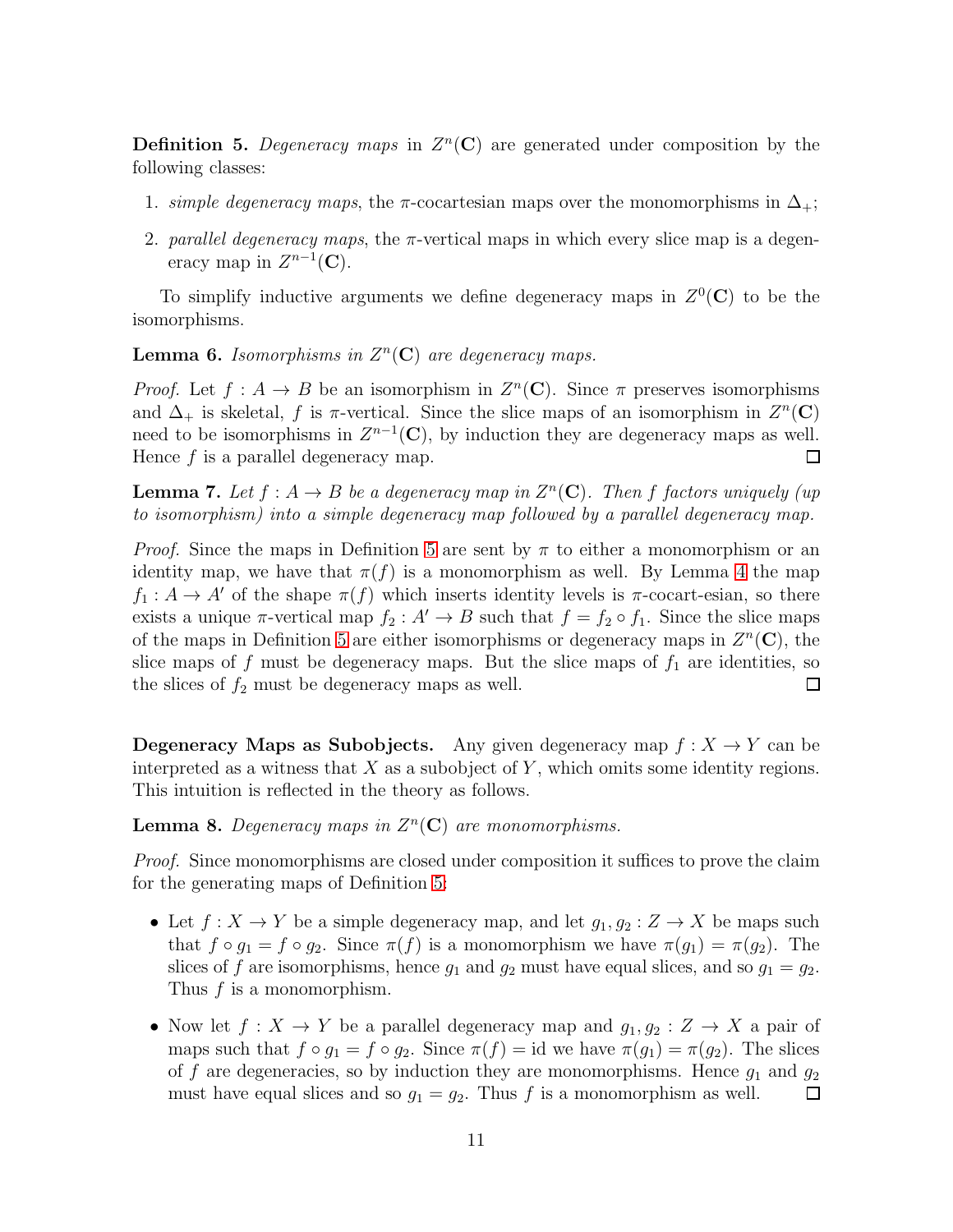Example 9. We note that the converse of the previous lemma does not hold: not every monomorphism is a degeneracy map. The following map of zigzags is a monomorphism in  $Z(\Delta_+) = Z^2(1)$ , but not a degeneracy map:



Just like monomorphisms, degeneracy maps satisfy the following closure property, which we establish with a simple inductive argument.

<span id="page-11-0"></span>**Lemma 10.** For any commutative triangle in  $Z<sup>n</sup>(**C**)$  as follows, if f, g are degeneracy maps, so is  $\varphi$ :



*Proof.* For  $n = 0$  this follows since isomorphisms satisfy 2-out-of-3. For  $n > 0$  we have that  $\pi(f)$  and  $\pi(g)$  are monomorphisms and hence  $\pi(\varphi)$  must be a monomorphism as well. Consider the diagram obtained by gluing together the defining diagrams  $f, g$  and  $\varphi$ . Then every slice map of  $\varphi$  is contained in a commutative triangle of the form above, so by induction is a degeneracy map. 口

By Lemma [8](#page-10-1) a degeneracy map  $X \to T$  is a monomorphism, and thus represents a subobject of T. Two monomorphisms  $f: X \to T$  and  $q: X \to T$  represent the same subjobject of T when there exists an isomorphism  $\varphi: X \to Y$  such that  $g \circ \varphi = f$ . Since by Lemma [6](#page-10-2) all isomorphisms are degeneracy maps and degeneracy maps are closed under composition, if one monomorphism representing some subobject of  $T$  is a degeneracy map, then all of them are. This allows us to define the subposet  $\text{Deg}(T) \subseteq$  $\text{Sub}(T)$  of degeneracies into T.

**Definition 11.** Let **C** be a category and  $n \geq 1$ . For  $T \in Z<sup>n</sup>(\mathbb{C})$  let  $\text{Deg}(T)$  be the subposet of  $\text{Sub}(T)$  consisting of those subobjects of T represented by a degeneracy map into T.

# 4 Diagram normalisation

The normalisation of an object T of  $Z<sup>n</sup>(**C**)$  for some  $n \geq 0$  is the smallest element of  $Deg(T)$ , if it exists, in which all redundant identities have been removed. In this section we show that normalisations exist, and describe them as the meet of all of the elements of  $\text{Deg}(T)$ . Meets in  $\text{Sub}(T)$  are intersections of subobjects, which are calculated by taking the pullback of representatives.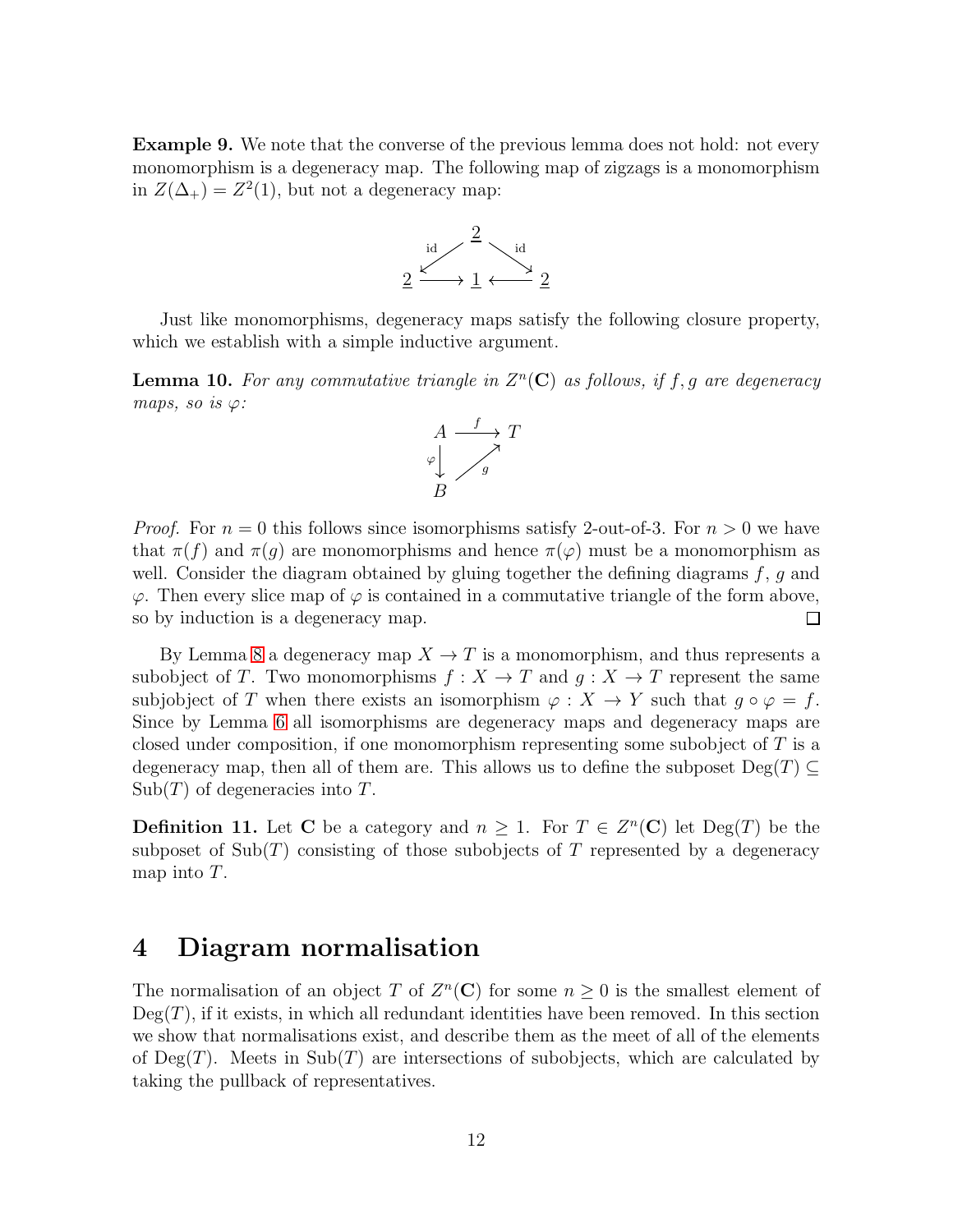<span id="page-12-1"></span>
$$
A(\mathbf{r}0) \cdots A(\mathbf{s}i-1) \longleftrightarrow A(\mathbf{s}i) \longrightarrow A(\mathbf{s}i) \longrightarrow A(\mathbf{r}n)
$$
  
\n
$$
\downarrow \cong \qquad \qquad \downarrow \cong \qquad \qquad \searrow
$$
  
\n
$$
B(\mathbf{r}0) \cdots B(\mathbf{s}i-1) \leftarrow B(\mathbf{r}i) \rightarrow B(\mathbf{s}i) \leftarrow B(\mathbf{r}i+1) \rightarrow B(\mathbf{s}i+1) \cdots B(\mathbf{r}n+1)
$$

**Figure 5:** A  $\pi$ -cartesian map of zigzags over the ith face map  $d_i: \underline{n} \to \underline{n+1}$ .

<span id="page-12-2"></span>**Lemma 12.** A morphism of zigzags  $A \to B$  in  $Z(\mathbf{C})$  over the ith face map  $d_i: \underline{n} \to$  $n+1$  in  $\Delta_+$  is  $\pi$ -cartesian if and only if the morphisms in Figure [5](#page-12-1) indicated by  $\cong$  are isomorphisms in  $C$ , and the square indicated by  $\lrcorner$  is a pullback square in  $C$ .

*Proof.* Let  $f : A \to B$  be a map of this form. Let  $h : A' \to B$  be a map of  $Z(\mathbb{C})$  and  $u : \pi(A') \to \pi(A)$  a map of  $\Delta_+$  such that  $\pi(f) \circ u = \pi(h)$ . We need to construct a lift  $v: A' \to A$  of u that satisfies  $f \circ v = h$ . The slice  $v(ri)$  is uniquely determined by the universal property of the pullback square in the defining diagram of  $f$ . The other slices of v are determined since the slices of f to the left and right of the pullback square are isomorphisms. The converse follows by essential uniqueness of  $\pi$ -cartesian maps. □

In particular, a square consisting of isomorphisms is a pullback square, so all simple degeneracy maps are π-cart-esian maps. Using the machinery of cartesian lifts and the following proposition, we can prove that  $Deg(T)$  is closed under intersections. These intersections are a rare instance of limits which exist in  $Z<sup>n</sup>(**C**)$ , independently of the existence of limits in C.

<span id="page-12-0"></span>**Proposition 13.** For any category C, for any two degeneracy maps  $f: X \rightarrow T$  and  $g: Y \to T$  in  $Z<sup>n</sup>(\mathbf{C})$ , their pullback exists, and the projections are also degeneracy maps. In particular  $\text{Deg}(T)$  is closed under intersection of subobjects.

*Proof.* For  $n = 0$ , the pullback of a pair of isomorphisms exists and the projections are isomorphisms again. We now proceed to the case  $n > 0$  by induction. There is a full embedding of  $Z^n(\mathbf{C})$  into  $Z([Z^{n-1}(\mathbf{C})^{\text{op}}, \text{Set}])$  induced by the Yoneda embedding. We first calculate the pullback there and afterwards show that it consists of representable objects with degeneracy maps as projectors from the pullback. The claim then follows because full embeddings reflect limits.

Since f and g are degeneracy maps, the induced maps  $\pi(f)$  and  $\pi(g)$  are monomorphisms. Pullbacks of monomorphisms exist in  $\Delta_+$  and are monomorphisms themselves, so we have a pullback square in which every map is a monomorphism:

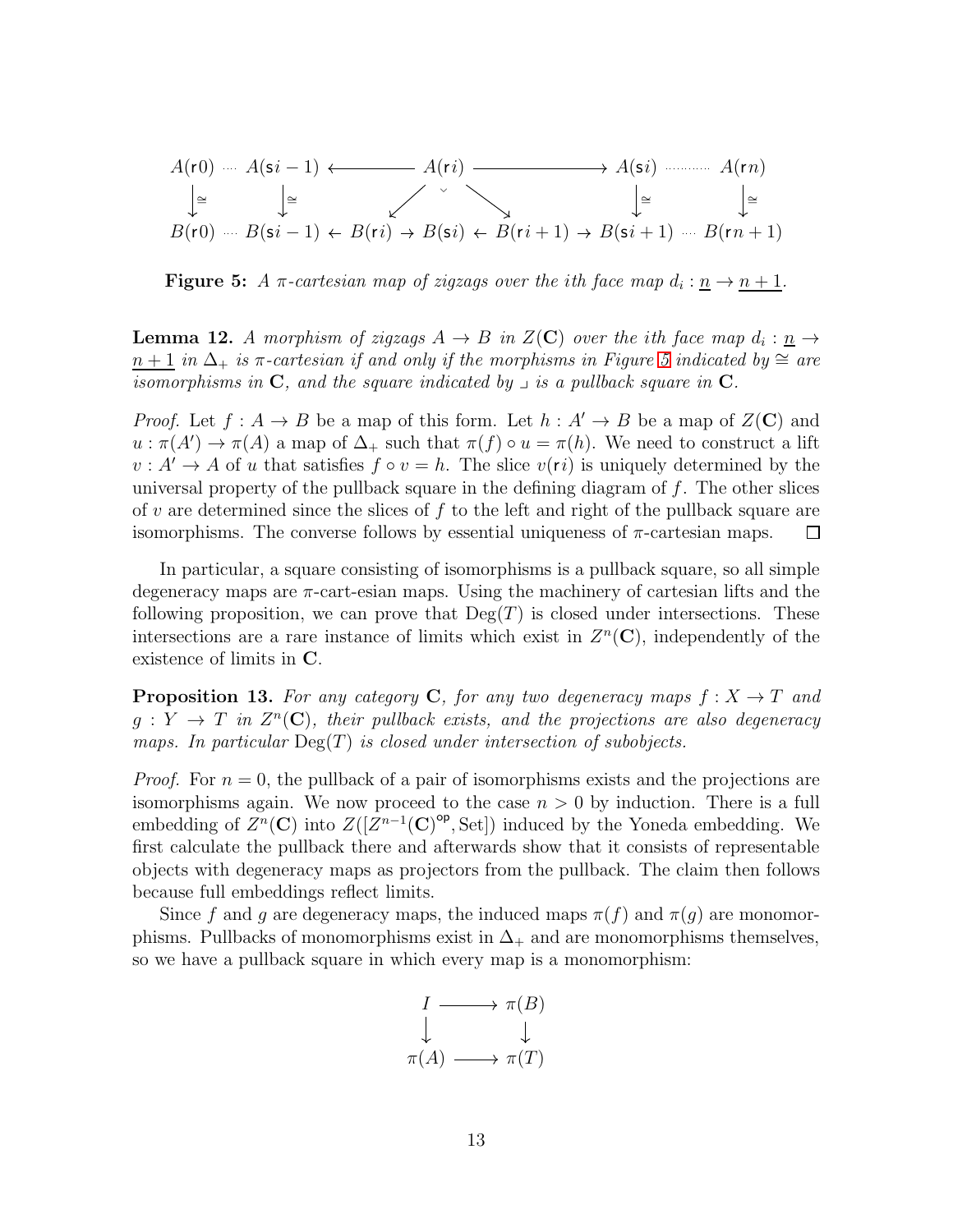Since the presheaf category  $[Z^{n-1}(\mathbf{C})^{\mathsf{op}}, \text{Set}]$  is complete, the pullbacks necessary to apply Lemma [12](#page-12-2) exist, and so there are  $\pi$ -cartesian lifts of the maps from I as well as unique  $\pi$ -vertical maps between them that make the following diagram commute:



Then the pullback of the cospan  $A' \to T' \leftarrow B'$  in the fibre over I is the pullback of the original cospan  $A \to T \leftarrow B$ :



The fibres of  $\pi$  are diagram categories in which limits are determined pointwise. We thus have that together with Lemma [12](#page-12-2) the objects of P are limits of diagrams of the following form, where every horizontal map is a degeneracy map, and at least one of the outer columns consists of isomorphisms:



Without loss of generality we can assume that it is the left-most column and the isomorphisms are identities. By induction, the pullbacks  $P_0$ ,  $P_1$  and  $P_2$  of the rows are representable, and the projection maps are degeneracy maps, so we get a diagram as follows, in which every row is a degeneracy map:

$$
\begin{array}{ccc}\nP_0 & \longrightarrow & A_0 \\
\downarrow & & \parallel \\
P_1 & \longrightarrow & A_1 \\
\uparrow & & \parallel \\
P_2 & \longrightarrow & A_2\n\end{array}
$$

By Lemma [10](#page-11-0) the vertical maps are degeneracy maps as well and their pullback is representable by induction. Hence every object in the pullback in  $Z([Z^{n-1}(\mathbf{C})^{\text{op}}, \text{Set}])$  is representable and the slice maps of the projections are are degeneracy maps as required. □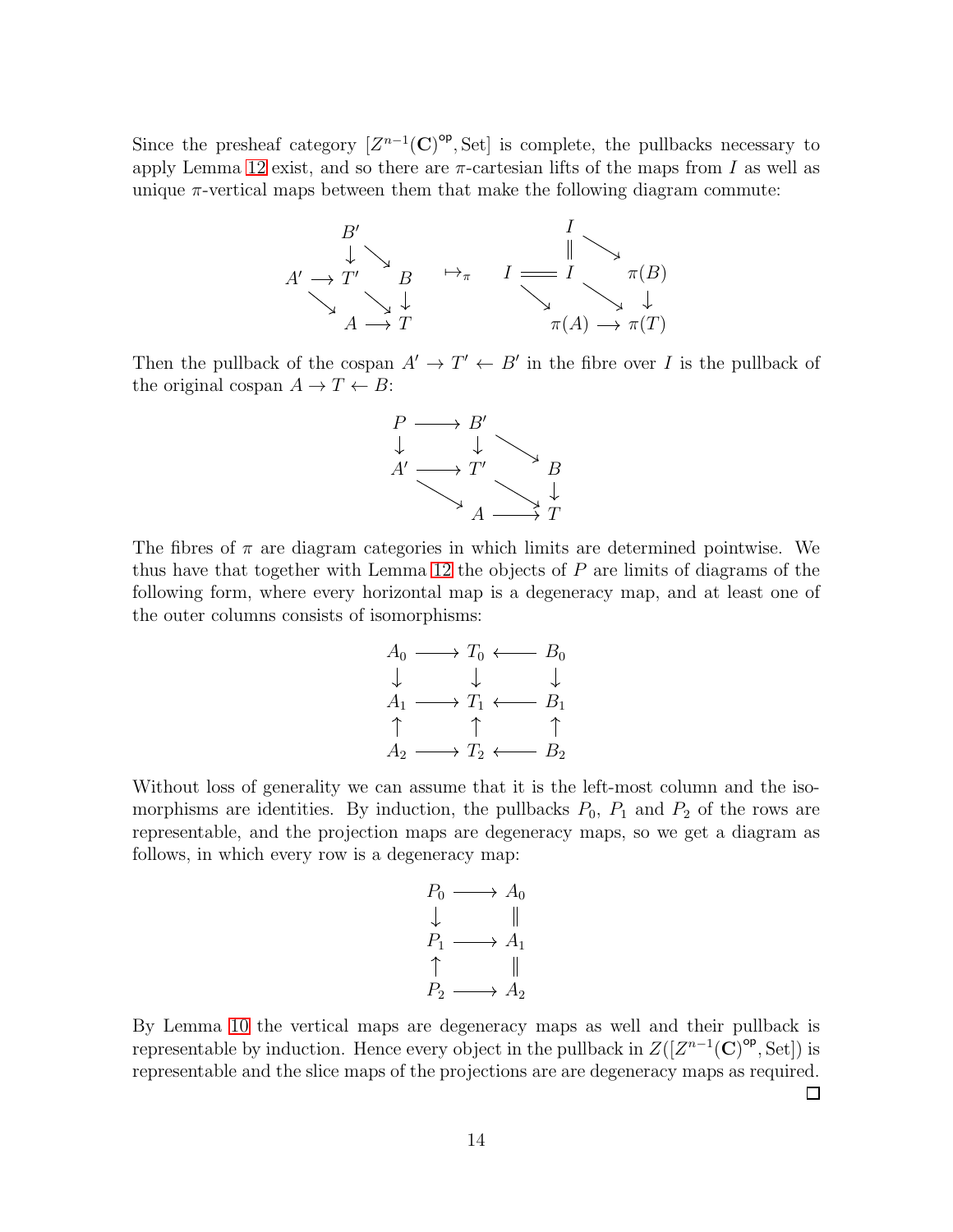While this lemma proves that  $Deg(T)$  is closed under binary and hence finite intersections, we need the intersection of all elements in  $Deg(T)$ . Since degeneracy maps are uniquely determined up to isomorphism by their action on the shape of a diagram, and any shape only has a finite number of identity regions to be removed, finite intersections will be enough.

<span id="page-14-1"></span>**Lemma 14.** For any two degeneracy maps  $f: X \to T$  and  $g: Y \to T$  in  $Z<sup>n</sup>(C)$  that are sent to the same map of untyped diagrams in  $Z<sup>n</sup>(1)$ , there exists an isomorphism  $\varphi: X \to Y$  such that  $f = q \circ \varphi$ . In particular  $\text{Deg}(T)$  is finite.

*Proof.* For  $n = 0$  the degeneracy maps are isomorphisms. For  $n \geq 1$  we factor degeneracy maps into top-level degeneracy maps followed by a parallel degeneracy map.



We now construct isomorphisms  $X' \to Y'$  and  $X \to Y$  that fit into this diagram as follows. By induction there exist isomorphisms between the slices of  $X'$  and  $Y'$  that commute with the cospans to form an isomorphism  $X' \to Y'$  since the slice maps of  $Y' \to T$  are monomorphisms by Lemma [8.](#page-10-1) Now by Lemma [12](#page-12-2) the maps  $X \to X'$  and  $Y \to Y'$  are  $\pi$ -cartesian. Since they are sent to the same map in  $Z(1)$  by  $\pi$ , there exists an isomorphism  $X \to Y$  that makes the diagram commute. 口

We can thus conclude that any object in an iterated zigzag category admits a normalisation.

### <span id="page-14-2"></span>**Proposition 15.** For any  $T \in Z^n(\mathbb{C})$  the poset  $\text{Deg}(T)$  has a smallest element.

*Proof.* Deg(T) is finite by Lemma [14,](#page-14-1) so the binary intersections of Proposition [13](#page-12-0) suffice to construct the intersection of all elements of  $Deg(T)$ , yielding the smallest element. □

Let  $T \in Z^n(\mathbb{C})$ , and suppose  $n : N \to T$  is a degeneracy map representing the smallest element of  $Deg(T)$ . Then *n* is called a *normalising map*, and N is the *normalisation* of T.

## <span id="page-14-0"></span>5 Computing Normalisation

Essential Identities. In order to be implemented as part of a type checking algorithm, we need a way to compute the normalisation of a diagram. As a first attempt, we might consider a naive recursive algorithm, where we normalise all the singular and regular objects of a zigzag, levelwise.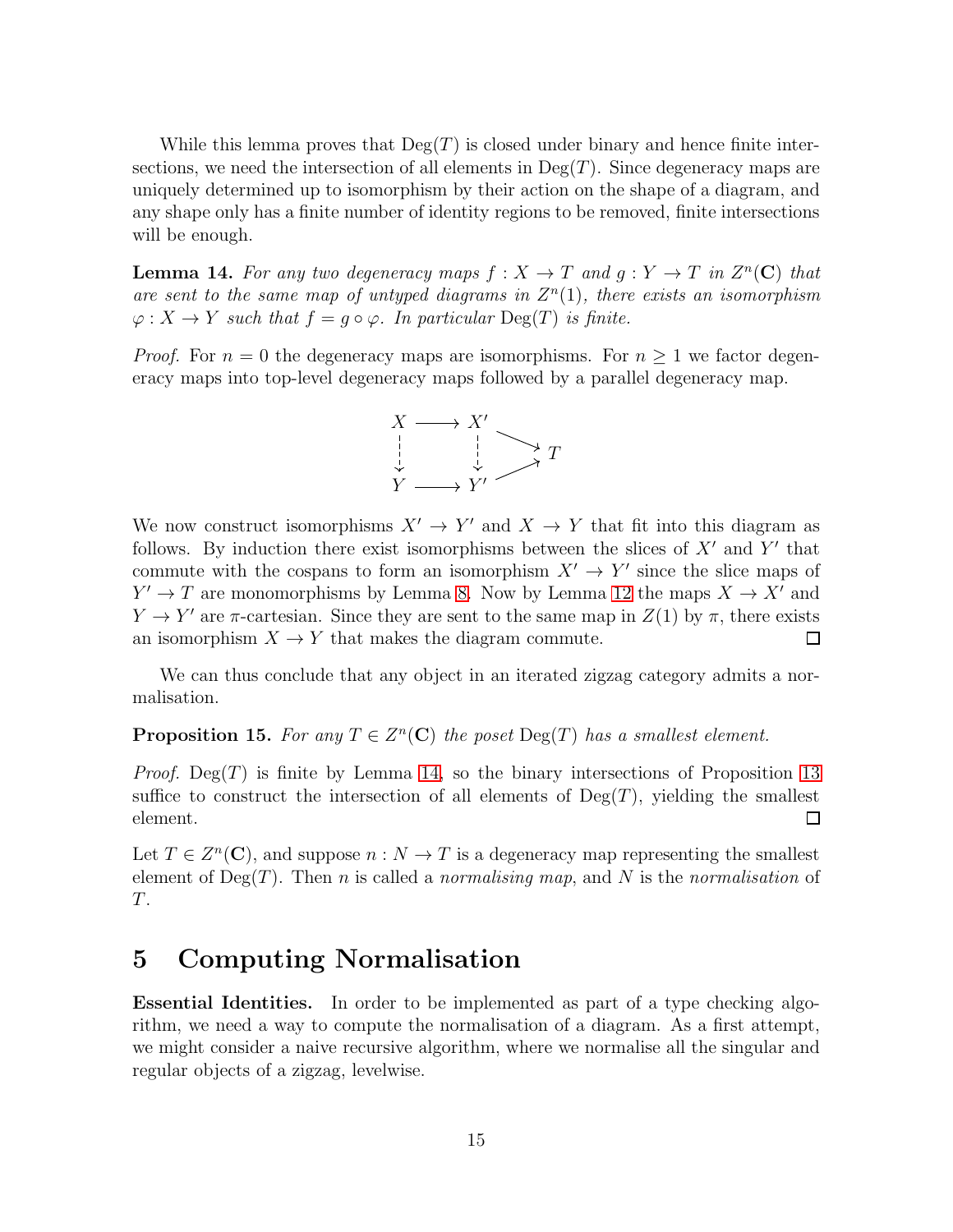<span id="page-15-0"></span>

**Figure 6:** A normalised diagram with an un-normalised level.

However, this cannot work. To see why, consider the diagram in Figure [6,](#page-15-0) in which the top zigzag  $T$  and bottom zigzag  $B$  are normalised, but the middle zigzag  $M$  is not. If we normalised the middle row, we would obtain a new zigzag  $M'$  with length 0, and then the updated zigzag map  $q': T \to M'$  from the top row to the middle row would require a singular map of type of  $\underline{2} \rightarrow \underline{0}$  in  $\Delta_+$ . But there are no such functions, as  $\underline{0}$ is empty.

As a result, the identity cospan contained in M is not redundant, but essential for the geometry of the entire structure, and cannot be removed. The entire structure shown in Figure [6](#page-15-0) is therefore *already normalised*, despite the existence of the identity cospan in the middle row.

What makes the normalisation algorithm nontrivial is that it must correctly detect these essential identities, leaving them in place, while removing the redundant identities. Note that the original definition of normalisation via Proposit-ion [15](#page-14-2) handles this subtlety automatically in some sense, since an essential identity cannot be factorized out. But for our normalisation algorithm, we must handle it explicitly.

Sink Normalisation To solve this problem, instead of normalising each part of a diagram in isolation, we keep track of that part's "environment", in the form of a sink of incoming maps  $(T, \{f_i : A_i \to T\}_{i \in I})$ , where I is an indexing set, which we will often omit when it is clear from context. In the case of Figure [6,](#page-15-0) we would ask for a normalisation of the middle zigzag  $M$  in the context of the sink

$$
(M, \{p : B \to M, q : T \to M\})
$$

with two incoming zigzag maps.

Proposition [15](#page-14-2) showed that for any  $T \in Z^n(\mathbb{C})$ , the poset  $\text{Deg}(T)$  has a smallest element  $N \to T$ , which we defined as the normalisation of T. In the following, we prove a relative version of this proposition, yielding a notion of normalisation relative to a sink. Given a sink  $S = (T, \{f_i : A_i \to T\})$ , let  $\text{Deg}_{\mathcal{S}}(T)$  denote a subposet of  $\text{Deg}(T)$ , containing those degeneracy maps  $n : N \hookrightarrow T$  through which the sink S factors, i.e. such that there exists  $(N, \{g_i : A_i \to N\})$  such that  $f_i = n \circ g_i$ . Intuitively, the idea is that  $N$  is a subobject of  $T$  that arises by discarding only those redundant identities which are *not* in the image of an element of the sink  $f_i$ .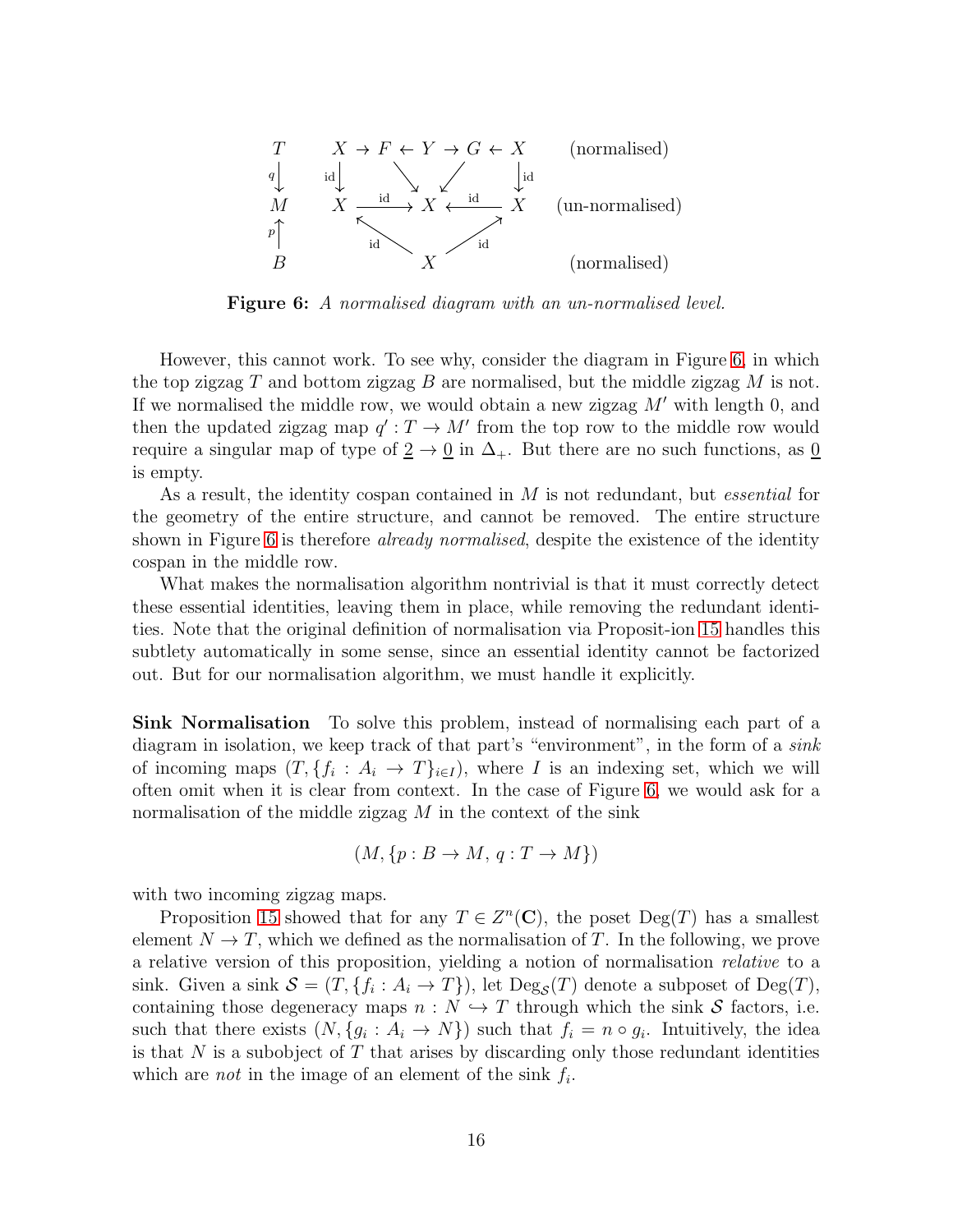<span id="page-16-0"></span>

Figure 7: An illustration of the normalisation algorithm.

<span id="page-16-2"></span>**Proposition 16.** Let  $S = (T, \{f_i : A_i \to T\})$  be a sink of maps in  $Z^n(\mathbf{C})$ . Then the subposet  $\text{Deg}_{\mathcal{S}}(T)$  of the finite poset  $\text{Deg}(T)$  is non-empty and closed under intersection, and therefore also has a smallest element.

*Proof.* The identity id :  $T \rightarrow T$  is a degeneracy map through which every sink factors, and hence is an element of  $\text{Deg}_{\mathcal{S}}(T)$ . The intersection of subobjects is the pullback of representatives, which exists for degeneracy maps due to Proposition [13.](#page-12-0) The factorisations through the intersections are then given by the universal property of the pullback. By the same argument as in the proof of Proposition [15,](#page-14-2) it follows that  $\text{Deg}_{\mathcal{S}}(T)$  has a smallest element. □

We call the initial element of  $\text{Deg}_{\mathcal{S}}(T)$  the *relative normalisation* of T with respect to the sink S. If S is the empty sink, we have  $\text{Deg}_{\mathcal{S}}(T) = \text{Deg}(T)$ , and hence the relative normalisation of T with respect to the empty sink  $(T, \emptyset)$  agrees with the normalisation of T. In this way, we see that full normalisation is a special case of relative normalisation. The reason to study relative normalisation is that it admits a recursive algorithm, as follows.

The Normalisation Algorithm. Given a sink in  $Z<sup>n</sup>(**C**)$ , the following recursive algorithm computes its relative normalisation. We give a step-by-step illustration in Example [18.](#page-18-0)

<span id="page-16-1"></span> $\alpha$   $\beta$   $\beta$   $\beta$ **Construction 17** (Normalisation). Given a sink of maps  $S = (T, \{f_i : A_i \to T\}_{i \in I})$ in  $Z<sup>n</sup>(**C**)$  we define, by induction on  $n \geq 0$ , a degeneracy map  $d : N \to T$  and factorisations  $A_i \to N \to X$  of each map  $f_i$ . For  $n = 0$ , we set  $d = id$ . For  $n > 0$ , recall from Lemma [7](#page-10-3) that any degeneracy map  $d: N \to T$  factors uniquely as a simple degeneracy map  $d_S : N \to P$  followed by a parallel degeneracy map  $d_P : P \to N$ . Given the sink S, we construct these maps  $d_S$  and  $d_P$  and the factorisations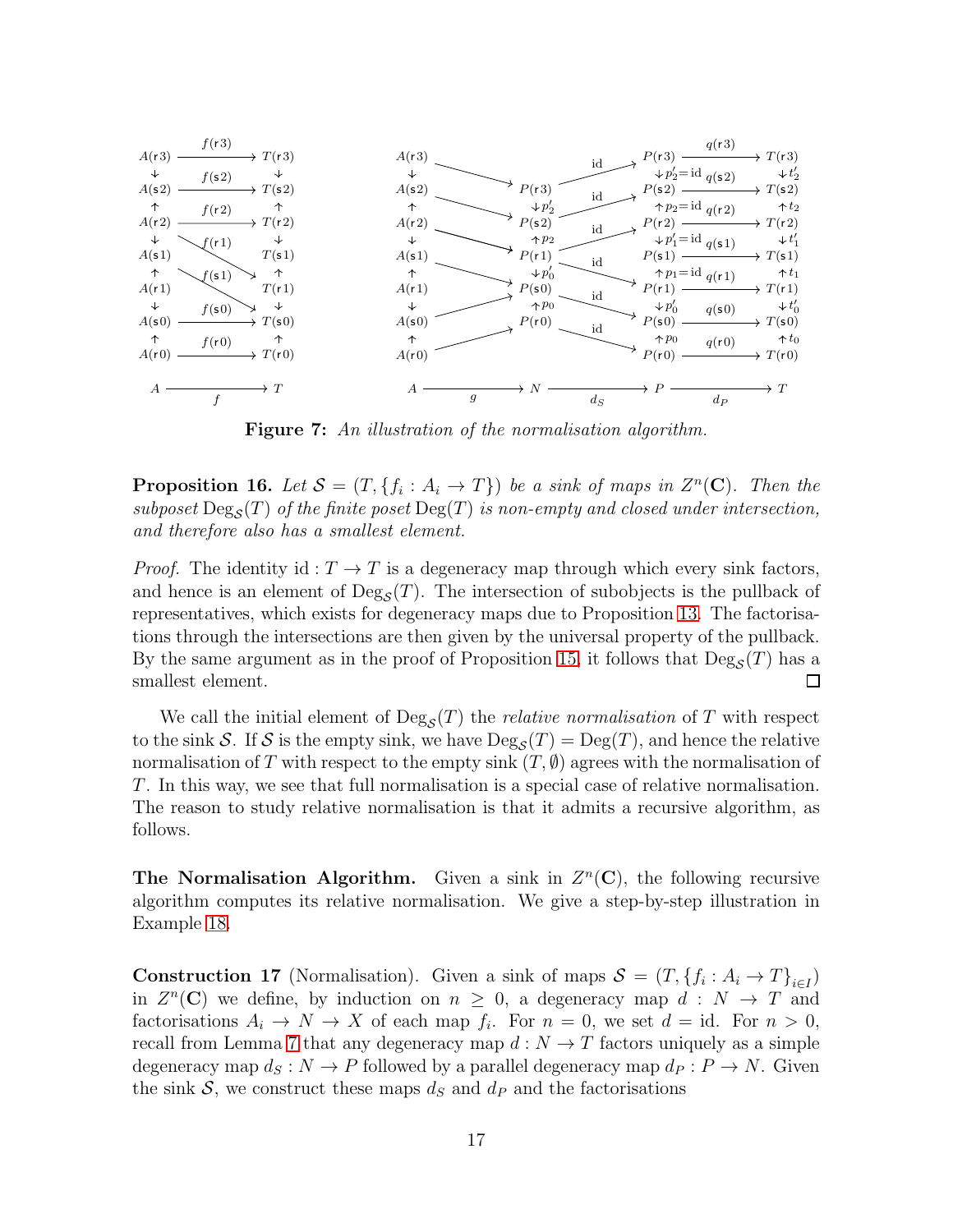$$
A_i \to N \stackrel{d_S}{\to} P \stackrel{d_P}{\to} T
$$

of  $f_i: A_i \to T$  via the following scheme.

1. Let  $rh$  be a regular height of  $T$ . Consider the sink

$$
(T(\mathsf{r}\,h),\{f_i(\mathsf{r}\,h):A_i(\mathsf{r}\,f_i^{\mathsf{r}}(h))\to T(\mathsf{r}\,h)\})
$$

in  $Z^{n-1}(\mathbf{C})$  consisting of the component of the zigzag maps  $f_i: A_i \to T$  at the regular height rh (see Definition [2\)](#page-6-2). Recursively apply relative normalisation to this sink to obtain an object  $P(rh)$  of  $Z^{n-1}(\mathbf{C})$ , a degeneracy map  $P(rh) \to T(rh)$ , and for every  $i \in I$  a factorisation as follows:

<span id="page-17-1"></span>
$$
A_i(\mathbf{r} f_i^{\mathbf{r}}(h)) \downarrow
$$
  
\n
$$
P(\mathbf{r} h) \longrightarrow T(\mathbf{r} h)
$$
 (3)

2. For every singular height sh of T, consider the sink in  $Z^{n-1}(\mathbb{C})$  which consists of the maps  $f_i(\mathsf{s}t) : A_i(\mathsf{s}t) \to T(\mathsf{s}h)$  for every  $i \in I$  and every  $t \in (f_i^{\mathsf{s}})^{-1}(h)$ , as well as the composite  $P(rh) \rightarrow T(rh) \rightarrow T(sh)$  and the composite  $P(rh + 1) \rightarrow$  $T(rh + 1) \rightarrow T(\mathsf{sh})$ . Recursively apply relative normalisation to this sink to obtain an object  $P(\mathsf{s}h)$  in  $Z^{n-1}(\mathbf{C})$ , a degeneracy map  $P(\mathsf{s}h) \to T(\mathsf{s}h)$ , and the following factorisations, for every  $i \in I$  and  $t \in (f_i^{\mathfrak{s}})^{-1}(h)$ :

<span id="page-17-2"></span><span id="page-17-0"></span>
$$
A_i(st)
$$
\n
$$
P(sh) \xrightarrow{f_i(st)}
$$
\n
$$
P(sh) \xrightarrow{f_i(st)}
$$
\n
$$
P(rh) \xrightarrow{\xrightarrow{\downarrow}} T(rh)
$$
\n
$$
\downarrow \qquad \downarrow
$$
\n
$$
P(sh) \xrightarrow{\xrightarrow{\uparrow} \qquad} T(sh)
$$
\n
$$
\uparrow \qquad \uparrow
$$
\n
$$
P(rh+1) \xrightarrow{\xrightarrow{\uparrow} \qquad} T(rh+1).
$$
\n(5)

3. The factorisations in [\(5\)](#page-17-0) assemble the objects  $P(rh)$  and  $P(sh)$  into a zigzag in  $Z^{n-1}(\mathbf{C})$ , and hence into an object P of  $Z^n(\mathbf{C})$ . The degeneracy maps  $P(rh) \to$  $T(rh)$  and  $P(\mathsf{sh}) \to T(\mathsf{sh})$  assemble into a parallel degeneracy map  $d_P : P \to T$  in  $Z<sup>n</sup>(**C**)$ . The factorisations of [\(3\)](#page-17-1) and [\(4\)](#page-17-2) assemble into factorisations in  $Z<sup>n</sup>(**C**)$ :

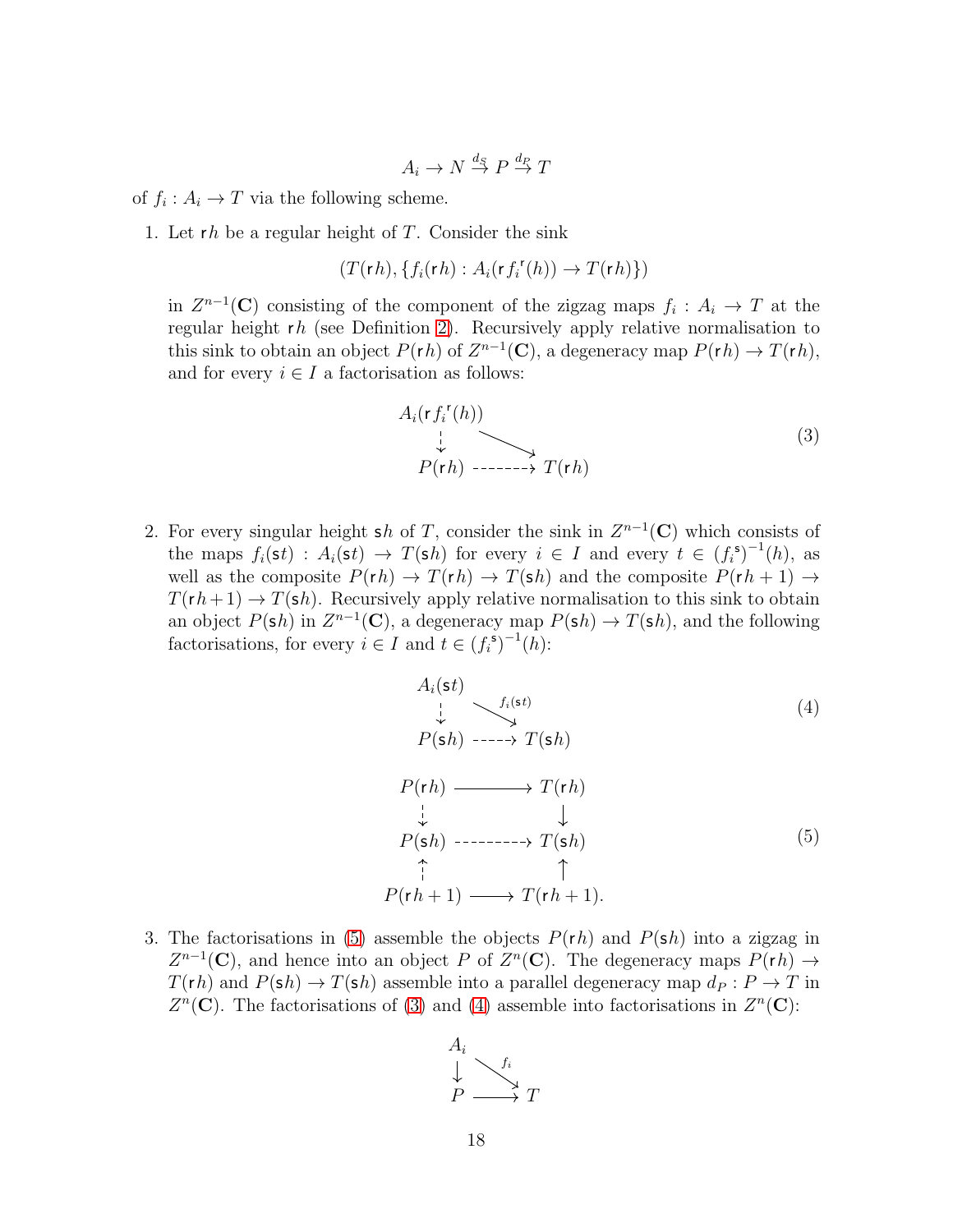Since the degeneracy map  $P \to T$  is parallel, the maps  $A_i \to P$  and  $A_i \to T$  will have equal singular maps.

4. For those cospans  $P(rh) \rightarrow P(\mathsf{s}h) \leftarrow P(rh+1)$  with both legs given by isomorphisms, and for which the singular object  $P(\mathsf{sh})$  is not in the image of any of the  $A_i \to P$ , remove them from the zigzag  $P \in Z^n(\mathbb{C})$ . This results in a smaller zigzag N, and a simple degeneracy map  $d_S : N \to P$  which re-inserts these trivial cospans. The maps  $A_i \to P$  then canonically factor through this map, since by construction the removed heights are not in their image:



5. Define  $d : N \to T$  to be the composite  $d = d_P \circ d_S$ .

This concludes the description of the algorithm.

 $\overline{ }$ 

<span id="page-18-0"></span>Example 18. We illustrate the algorithm in Figure [7,](#page-16-0) normalising a 1-element sink  $(T, \{f : A \to T\})$ . On the left of the figure we show the structure of A, T and f, while on the right of the figure we show the intermediate construction  $P$ , and the eventual normal form N.

– Step 1. Recursively apply relative normalisation to the 1-element sink  $(T(r0), \{f(r0):$  $A(r0) \rightarrow T(r0)$  to obtain the factorization

$$
A(\mathbf{r}0) \to P(\mathbf{r}0) \stackrel{q(\mathbf{r}0)}{\to} T(\mathbf{r}0)
$$

and similarly for  $f(r1)$ ,  $f(r2)$ ,  $f(r3)$ . This gives us the regular objects of P, and the regular slices  $q(ri) : P(ri) \rightarrow T(ri)$ .

– Step 2. Build the singular levels  $P(\mathbf{s}i)$ , by recursively factorizing the sinks into  $T(\mathbf{s}i)$ . For example, for  $i = 0$ , we must factorize the following sink:

$$
\left(R(\mathbf{s}0), \left\{ t_0 \circ q(\mathbf{r}0) : P(\mathbf{r}0) \to T(\mathbf{s}0), t'_0 \circ q(\mathbf{r}1) : P(\mathbf{r}1) \to T(\mathbf{s}0),\right.\right.\left.f(\mathbf{s}0) : A(\mathbf{s}0) \to T(\mathbf{s}0), f(\mathbf{s}1) : A(\mathbf{s}1) \to T(\mathbf{s}0) \right.\right\})
$$

Factorizing this sink recursively yields the singular object  $P(\textbf{s}0)$  and the degeneracy maps  $p_0: P(r0) \rightarrow P(\textbf{s}0)$  and  $p'_0$  $Q_0: P(r1) \to P(\mathsf{s0}),$  as well as factorizing maps  $A(\mathsf{s0}) \to P(\mathsf{s0})$  and  $A(\mathsf{s0}) \to P(\mathsf{s0})$ .

– Step 3. Assemble this data into the zigzag P, and the zigzag map  $g : A \to N$ , as shown in the figure.

- Step 4. Inspect the maps  $p_i, p'_i$  to find identity zigzags. We suppose for the sake of example that  $p_1 = id$ ,  $p_1' = id$ ,  $p_2 = id$  and  $p_2' = id$ . Since  $T(\text{s1})$  is not in the image of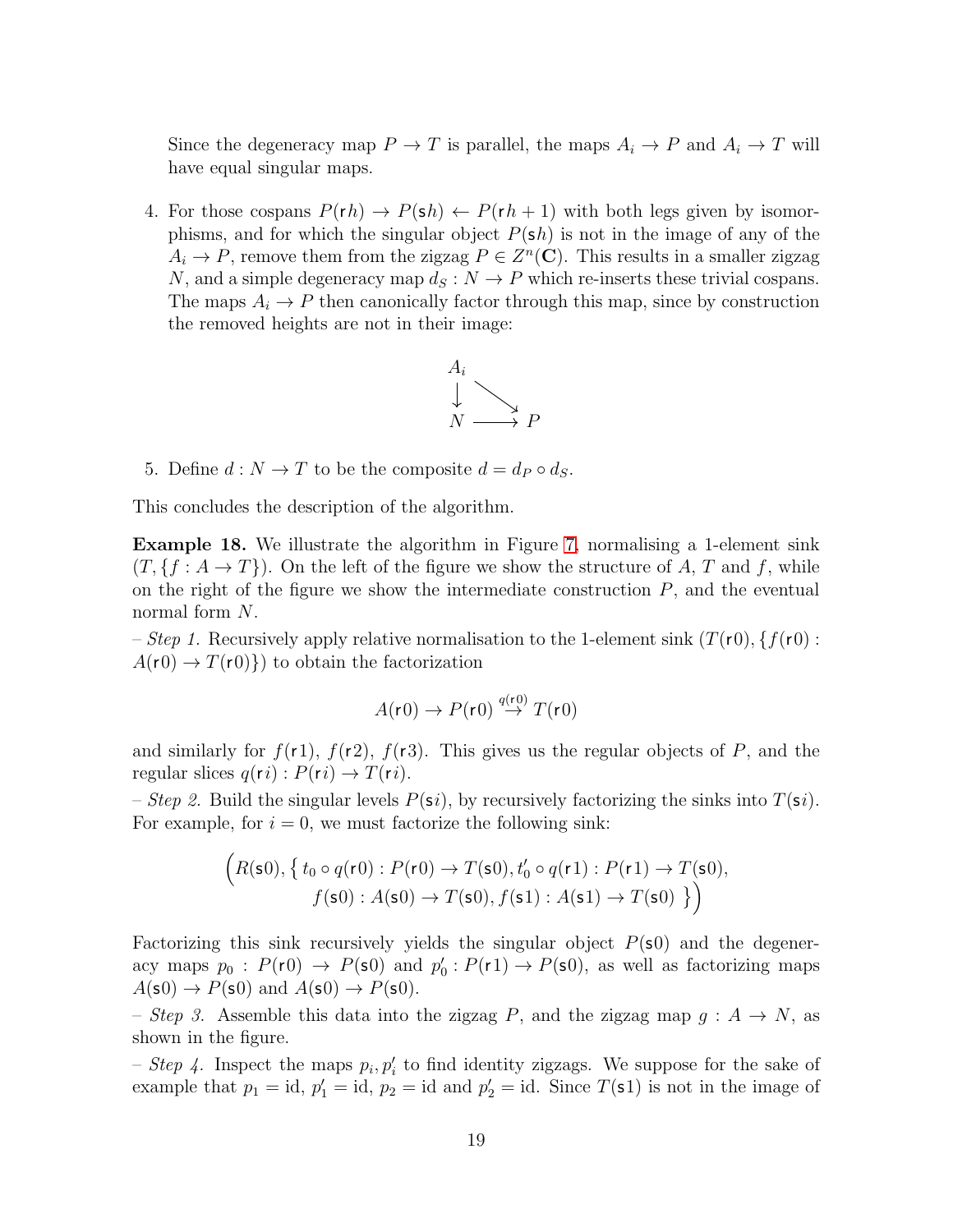$A \to T$ , also  $P(\text{s1})$  is not in the image of  $A \to P$  (since those zigzag maps have equal singular maps), and we can therefore omit the entire  $p_1, p'_1$  cospan, and we proceed to construct N appropriately. Note that we retain the cospan  $p_2, p'_2$  in N, even though the legs are identities, since  $P(\text{s2})$  is in the image of  $A \to P$ . The zigzag map  $d_S : N \to P$ is then constructed as a simple degeneracy map, with face map omitting level 1.

– Step 5. Produce the entire normalising degeneracy map as the composite  $d_P \circ d_S$ :  $N \to T$ .

We are now done, and have factorized the original sink into the composite of a degeneracy map  $d_p \circ d_s$ , and a new sink  $(N, \{g : A \to N\})$ .

Correctness. We now show that Construction [17](#page-16-1) correctly produces the relative normalisation of a sink.

<span id="page-19-0"></span>**Proposition 19.** Let  $S = (T, \{f_i : A_i \to T\}_i)$  be a sink in  $Z^n(\mathbf{C})$ . The map  $d : N \to T$ constructed in Construction [17](#page-16-1) is the relative normalisation of T with respect to  $S$ , i.e. the smallest element of  $\text{Deg}_{\mathcal{S}}(T)$ . In particular, applied to the empty sink  $\mathcal{S} = (T, \emptyset)$ , the morphism  $d: N \to T$  produced by Construction [17](#page-16-1) is the normalisation of T.

*Proof.* Recall that in Construction [17,](#page-16-1) the degeneracy map  $d: N \to T$  is constructed as a composite  $d_P \circ d_S$ , where  $d_P$  and  $d_S$  are parallel and simple degeneracy maps respectively. We will prove the following three statements:

- 1.  $d_P$  is the initial parallel degeneracy map into T through which the sink S factors.
- 2.  $d_S$  is the initial simple degeneracy map into P such that the sink S factors through  $d_P \circ d_S$ .
- 3.  $d_P \circ d_S$  is the initial degeneracy map into T through which S factors.

Assume the inductive hypothesis that the claim holds in  $Z^k(\mathbb{C})$  for  $k < n$ . We then proceed as follows.

- 1. Consider any parallel degeneracy map  $d: P' \to P$ , such that S factors through  $d_P \circ d'$ . Any regular slice map of  $d_P \circ d'$  satisfies the factorisation condition [\(3\)](#page-17-1). Since Construction [17](#page-16-1) has chosen the initial regular slice map for  $d<sub>P</sub>$  satisfying the conditions, the regular slices of  $d'$  must be isomorphisms. But then the singular slice maps of  $d_P \circ d'$  satisfy the factorisation conditions of [\(4\)](#page-17-2) and [\(5\)](#page-17-0). Similarly, it follows that the singular slices of  $d'$  must also be isomorphisms. So  $d'$  is an isomorphism.
- 2. The top-level degeneracy map  $N \to P$  is chosen in Construction [17](#page-16-1) to normalise as many trivial levels of  $P$  as possible while retaining compatibility.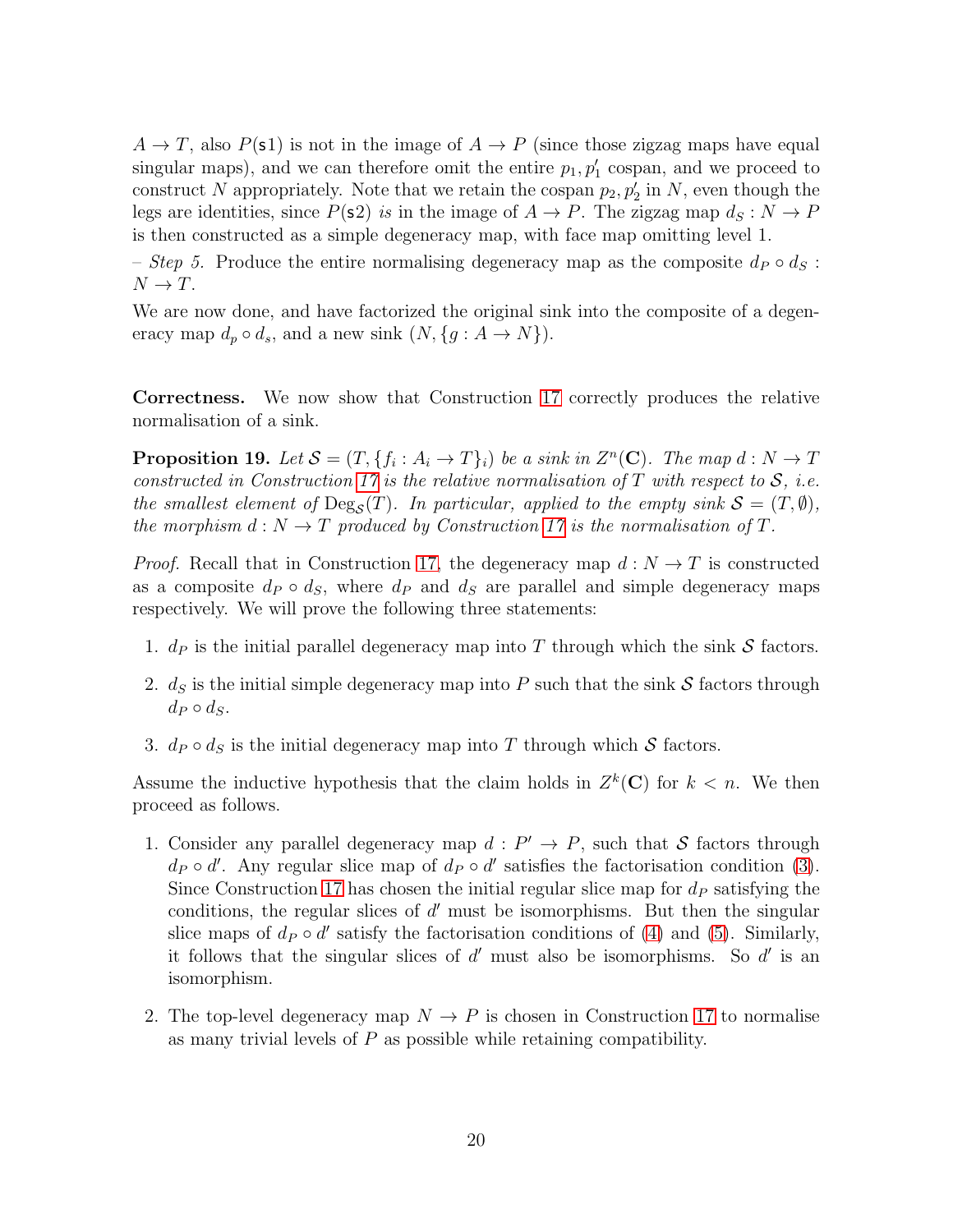3. Let  $d' : N' \to T$  be any other degeneracy map via which S factors. By Lemma [7,](#page-10-3)  $d'$  decomposes into a simple degeneracy map  $d'$  $S'_{S}: N' \to P'$  followed by a parallel degeneracy map  $d'_{i}$  $P_P': P' \to T$ . By part 1 there is a parallel degeneracy map  $P \to P'$ which fits into this diagram:



By Proposition [13](#page-12-0) the pullback of  $d'$  $S'_{S}: N' \to P'$  along  $P \to P'$  exists and is a simple degeneracy map. But then by part 2 there exists a map  $N \to N' \times_{P'} P$ which makes the following diagram commute:

$$
N' \times_{P'} P \longrightarrow^{\text{d}_S} P \longrightarrow^{\text{d}_P} T
$$
  

$$
\downarrow \qquad \qquad \downarrow \qquad \qquad \parallel
$$
  

$$
N' \longrightarrow^{\text{d}_S} P' \longrightarrow^{\text{d}_P} T
$$

So  $d_P \circ d_S$  represents a smaller subobject of T. The claim follows since d' was chosen arbitrarily among the compatible degeneracy maps.  $\Box$ 

Reflective Localisation This relative sink normalisation may be considered a special case of the following general machinery. Given an object  $T$  in a category  $A$  and a class of morphisms  $\mathfrak D$  in A, let  $\mathbf A/T$  denote the over-category, and consider the inclusion of the full subcategory  $\mathbf{A}/T \hookrightarrow \mathbf{A}/T$  of those  $d : A \to T$  which are in  $\mathfrak{D}$ . This inclusion has a left-adjoint  $L : \mathbf{A}/T \to \mathbf{A}/^2T$  if and only if, for every morphism  $f : A \to T$ in  $A$ , the evident category of factorisations of f into a morphism in  $A$  followed by a morphism in  $\mathfrak D$  has an initial object. The image  $L(f) \in \mathbf A^{pT}$  is the  $\mathfrak D$ -morphism part of this initial factorisation of  $f$ .

An analogous observation applies to the full inclusion  $\mathbf{A}/^{\mathfrak{D}}T \hookrightarrow \text{Sink}_{\mathbf{A}}(T)$ , where  $\text{Sink}_{\mathbf{A}}(T)$  is an appropriate category of sinks  $\mathcal{S} = (T, \{f_i : A_i \to T\})$  in  $\mathbf{A}$  into T. This inclusion has a left adjoint if and only if, for every sink  $S$ , the associated category of factorisations of S into a sink  $(N, \{g_i : A_i \to N\})$  followed by a morphism  $N \to T$  in D has an initial object.

Applied to the situation where  $\mathbf{A} = Z^n(\mathbf{C})$  and  $\mathfrak{D}$  is the class of degeneracy maps, Proposition [16](#page-16-2) may therefore be understood as asserting that for every object  $T \in$  $Z<sup>n</sup>(**C**)$ , the inclusion

$$
R: Z^n(\mathbf{C})/^{\text{deg}}T \to \text{Sink}_{Z^n(\mathbf{C})}(T)
$$

has a left adjoint L. The relative normalisation of a sink  $(T, \{f_i : A_i \to T\})$  is then constructed as its image under L.

Following standard terminology [\[17](#page-27-11), § IV.3], this says that  $Z^n(\mathbf{C})^{/\text{deg}}T$  is a *reflective* subcategory of  $\text{Sink}_{Z^n(\mathbf{C})}(T)$ , and relative normalisation is the corresponding reflective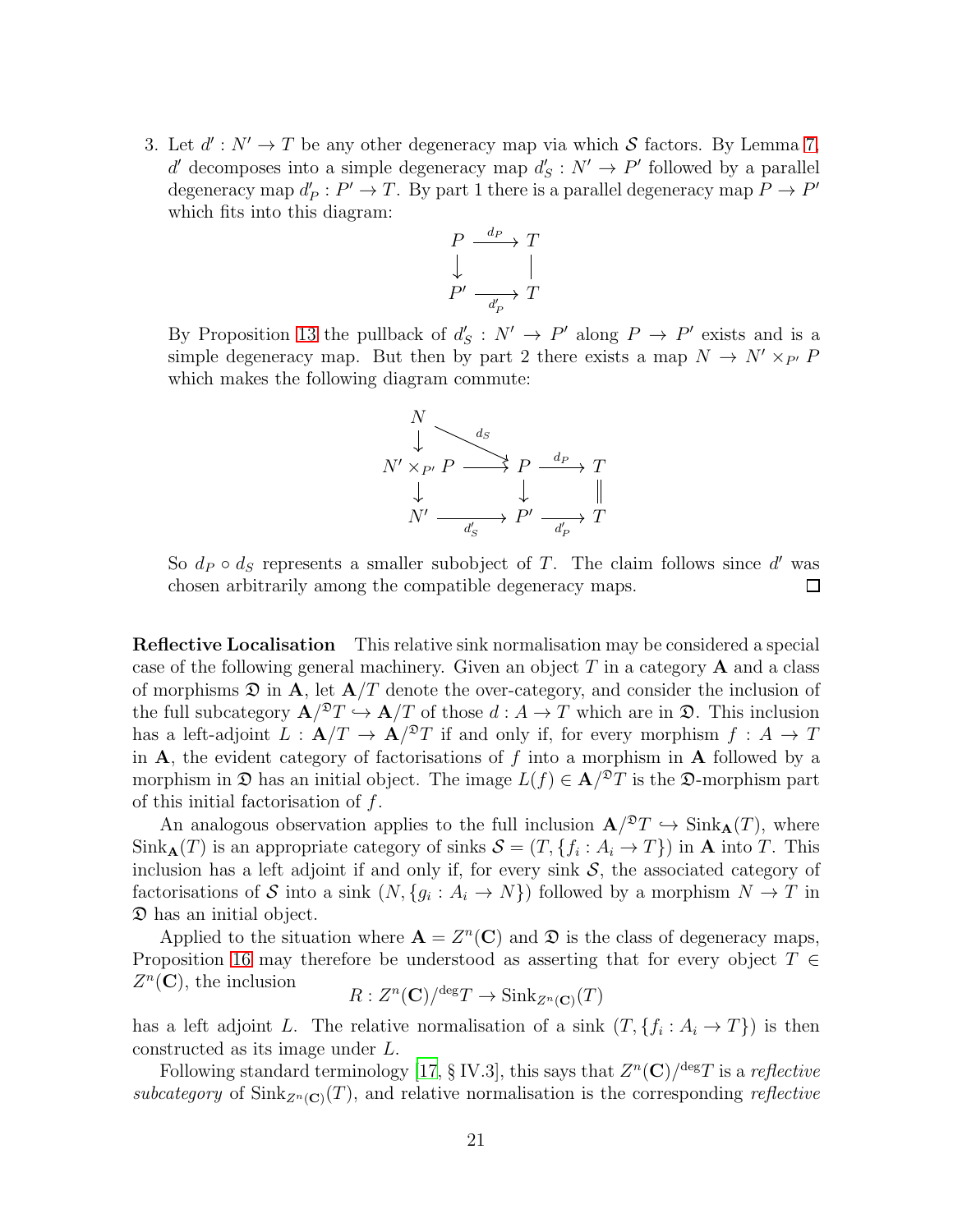localisation functor  $\text{Sink}_{Z^n(\mathbf{C})}(T) \to Z^n(\mathbf{C})/^{\text{deg}}T$ .

# 6 Globularity

Associative n-categories form a globular theory of higher categories, meaning that for any diagram, the boundary of the source matches the boundary of the target. This is enforced in the proof assistant by requiring that diagrams have a globularity property, meaning intuitively that regular slices have to act trivially. We define this formally as follows.

**Definition 20.** In  $Z^n(\mathbb{C})$ , a map f is a globular map if  $n = 0$ , or both the following properties hold:

- 1. all regular slice maps of  $f$  are isomorphisms;
- 2. all singular slice maps of f are globular in  $Z^{n-1}(\mathbf{C})$ .

An object of  $Z<sup>n</sup>(**C**)$  is a *globular object* if  $n = 0$ , or it is a zigzag of globular objects and globular maps in  $Z^{n-1}(\mathbf{C})$ .

To be valid in the proof assistant, a diagram must be globular, and its normalisation must also be globular. It is therefore a requirement that normalization preserves globularity, and we verify this here.

The core of the argument is that the normalisation algorithm maintains the invariant that all maps in the sinks of the recursive applications already normalise the regular levels, so the factorisations can be globular. We define this property formally as follows.

**Definition 21.** In  $Z^n(\mathbb{C})$ , a map is *regularly normalising* if  $n = 0$ , or both the following properties hold:

- 1. all regular slice maps are normalising;
- 2. all singular slice maps are regularly normalising.

<span id="page-21-0"></span>**Lemma 22.** Let  $d : N \to X$  be the relative normalisation of a globular object  $X \in$  $Z<sup>n</sup>(**C**)$  with respect to a sink  $(X, \{f_i : A_i \to X\}_i)$  of regularly normalising maps. Then N is a globular object, the factorisations of the maps in the sink are globular maps and d is regularly normalising.

Proof. By Proposition [19](#page-19-0) the normalisation algorithm correctly computes the relative normalisation. Since the maps  $f_i$  are regularly normalising, the regular slices of  $A_i$  are already normalised and so the algorithm fills the diagram [\(3\)](#page-17-1) as follows:

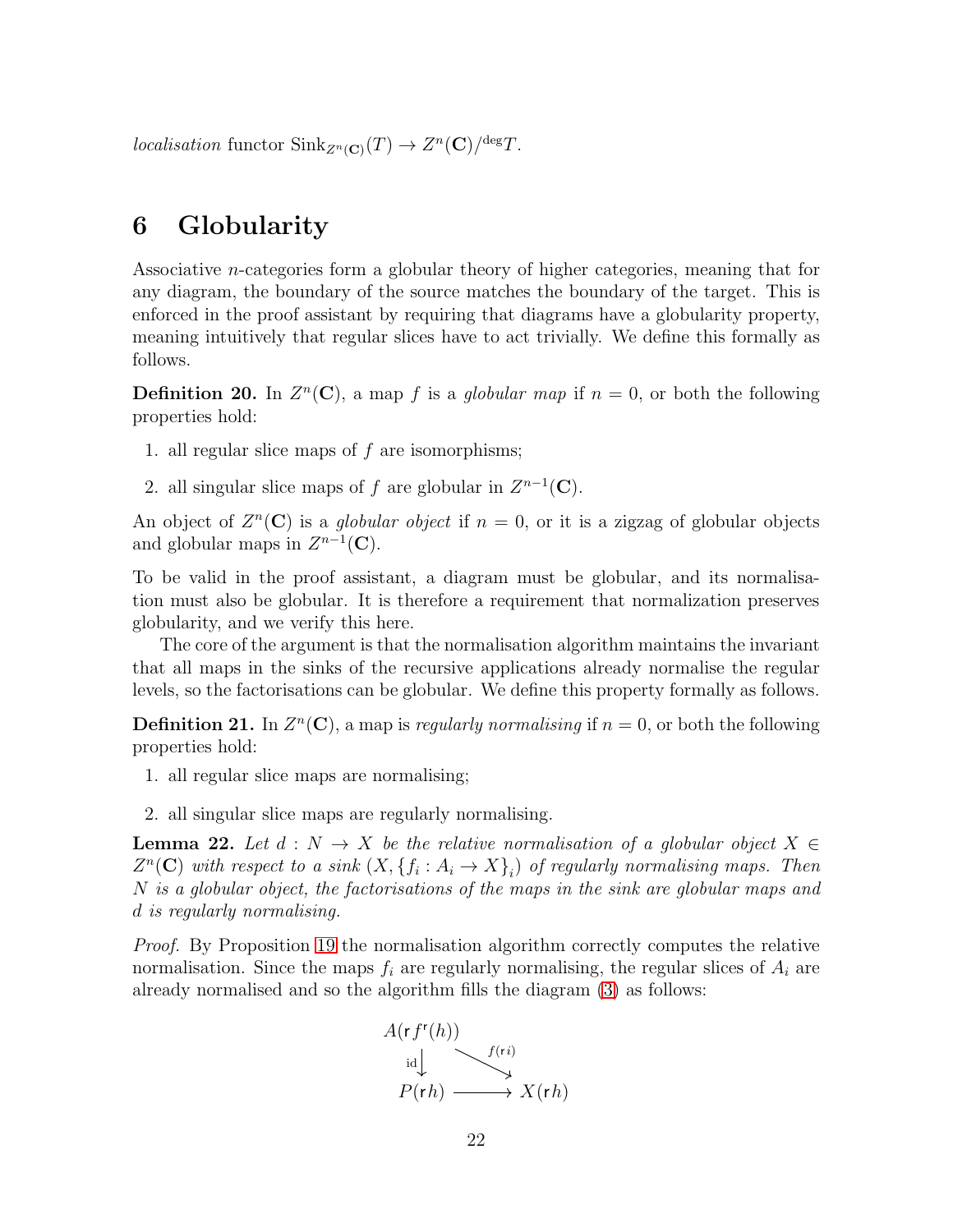In particular, the regular slices of the computed factorisations  $A_i \rightarrow P$  are identities and the regular slices of the degeneracy map  $d<sub>P</sub>$  are normalising.

Since  $X$  is globular so are its singular slices. Since the sink consists of regularly normalising maps, the solid maps arising from [\(4\)](#page-17-2) are regularly normalising maps into globular objects. The maps  $P(rh) \rightarrow X(\text{sh})$  and  $P(rh + 1) \rightarrow X(\text{sh})$  in [\(5\)](#page-17-0) are composites of a normalising map followed by a globular one, so they are certainly regularly normalising. Therefore the sinks formed in [\(4\)](#page-17-2) and [\(5\)](#page-17-0) satisfy the conditions of this Lemma. By induction the singular slices of  $d<sub>P</sub>$  are regularly normalising, the singular slices of factorisations  $A_i \to P$  are globular, and the cospans  $P(rh) \to P(sh)$   $\leftarrow$  $P(rh+1)$  are globular maps between globular objects.

By the observations above, the parallel degeneracy map  $d<sub>P</sub>$  is regularly normalising, P is a globular object and the factorisations  $A_i \to P$  are globular maps. These properties are preserved by the final step which precomposes  $d<sub>P</sub>$  by the simple degeneracy map  $d_S$ .  $\Box$ 

Proposition 23. The normalisation of a globular object is globular.

*Proof.* The normalisation of some globular object X is the relative normalisation of X with respect to the empty sink. Thus the result follows by Lemma [22.](#page-21-0)  $\Box$ 

The invariants of Lemma [22](#page-21-0) can also be of help in the implementation of the normalisation algorithm. The regular slices of the degeneracy maps are determined by their targets and thus do not need to be represented explicitly. All diagrams are globular, as well as all the factorisation maps, allowing them to be represented by simpler data structures for which globularity is hard-coded. The non-globular sink maps can be represented as formal composites of a degeneracy map followed by a globular map.

### <span id="page-22-0"></span>7 Examples

In this section we sketch the type checking scheme, and show some worked examples of interest in higher category theory, the Eckmann-Hilton Move and the Syllepsis.

Type Checking. We first give an informal overview of type checking, focusing on its relevance for normalisation.

For an *n*-diagram D given as an object of  $Z<sup>n</sup>(\mathbb{N})$ , we define its *singular content* as a 1-element set if  $n = 0$ , or else by recursion as the disjoint union of the singular content of its singular objects. For example, the 2-diagram of Figure [1](#page-1-0) has singular content of cardinality 10. We then break  $D$  into a number of *pieces*, one for each element of singular content, by taking the preimages of the elements of singular content under the singular map structures defining D.

The type checking procedure works with respect to a *signature* of allowed algebraic generators. Given a globular n-diagram, we normalize each piece, and then check if the resulting n-diagram is an element of the signature. If this is the case for all pieces, the diagram is declared valid.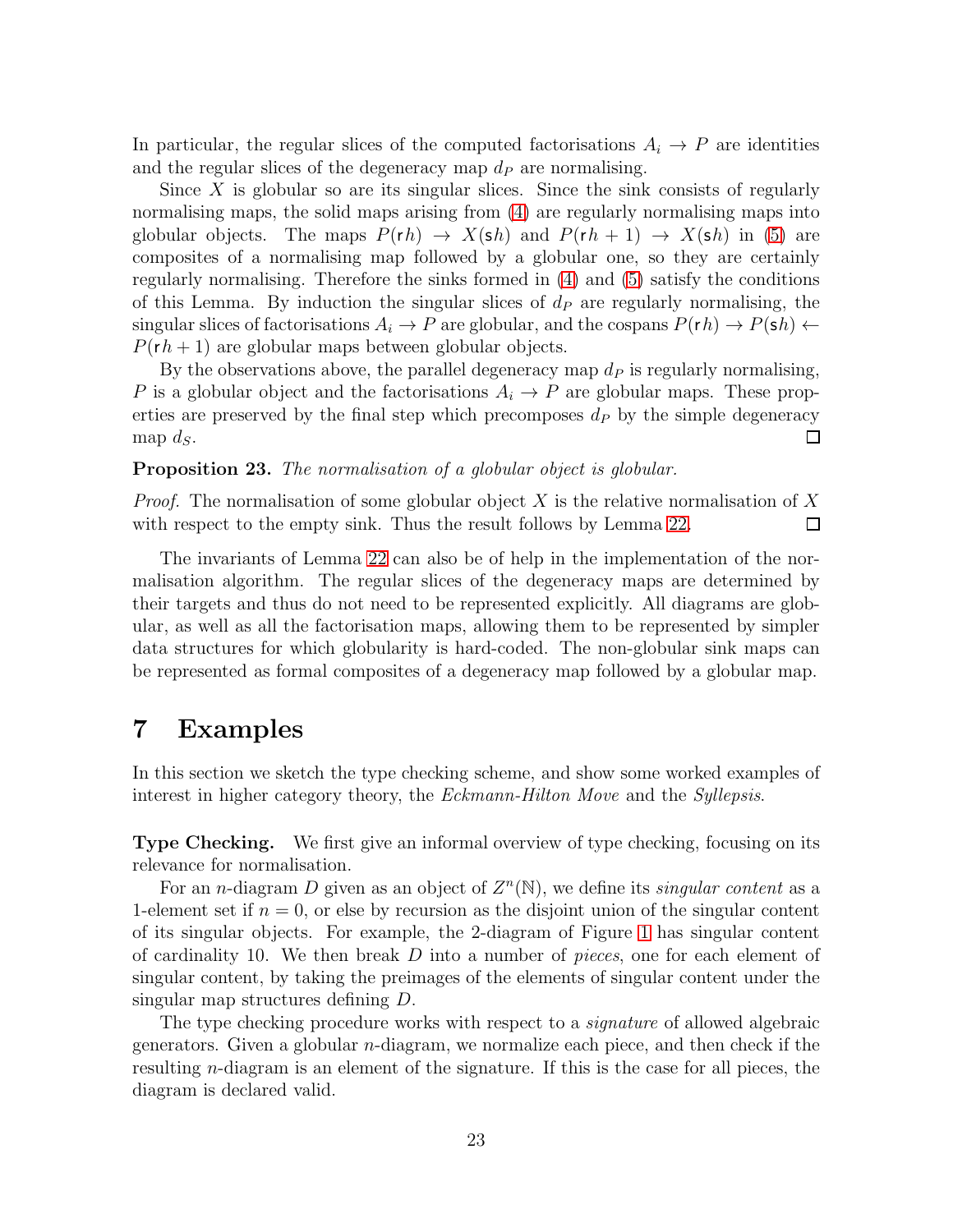Examples. Here we illustrate the type checking procedure for two examples. Although we label points of diagrams in this section with generator names, for the purpose of normalisation we implicitly use the generator dimensions to obtain an N-labelling, as on the right of Figure [1.](#page-1-0)

Each example is accompanied by a hyperlink to the type-checked formalisation in the proof assistant, which will display a 3d model. Left-click and drag to rotate; rightclick and drag to pan; use the mouse wheel to zoom. A video is also provided for each example, showing how it is constructed.

#### Example 24.

#### Video: <https://youtu.be/lk-71EsZqaE>

The Eckmann-Hilton Move is a 3-morphism in a finitely presented 3-category, generated by a single 0-cell  $\bullet$ , and 2-cells  $x, y : id(\bullet) \to id(\bullet)$ . The signature therefore comprises the following nontrivial diagrams:



The Eckmann-Hilton Move itself is represented by the following 3-diagram, interpreted as  $x$  "braiding" around  $y$ :



This has singular content  $\{x, y\}$ . The piece containing singular content x is the following 3-diagram, which we name D:



To normalise this 3-diagram piece we apply our normalisation algorithm, as presented in Construction [17.](#page-16-1) Step 1 invokes recursive calls which normalise the left and right boundaries of D, with the following results:

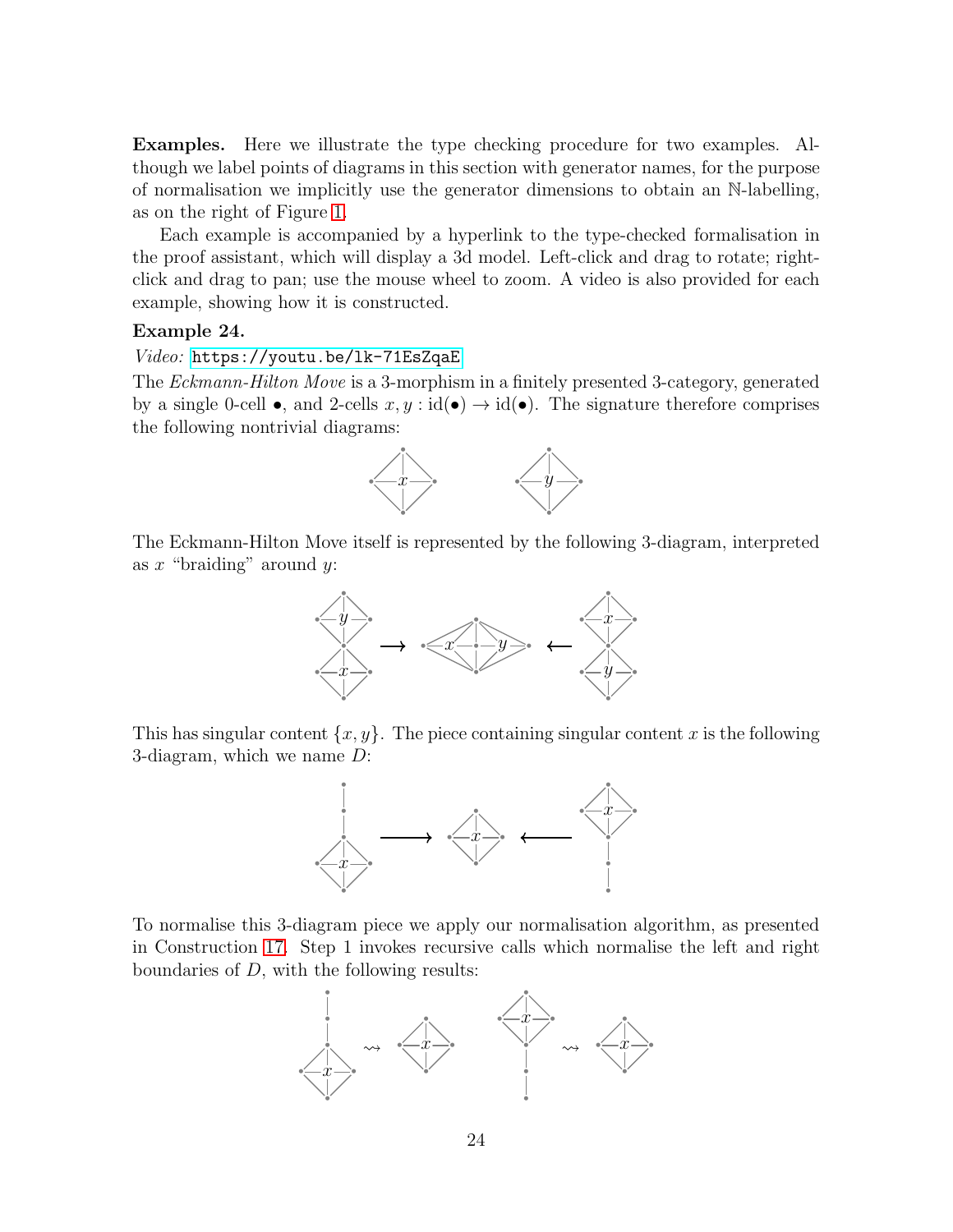In Steps 2 and 3, we use these results to obtain the intermediate normalisation zigzag P, a 3-diagram of length 1:



We note that this is an identity cospan, and so in Step 4 of the algorithm we omit this cospan when we form N:



This is the normal form of our original piece  $D$ . This is an element of our signature, hence the piece  $D$  is validated by the type checker. The piece corresponding to  $y$  is also valid, and so the entire Eckmann–Hilton 3-diagram type checks.

#### Example 25.

#### Video: <http://youtu.be/76UJgg-ibO8>

The *Syllepsis* is a 5-morphism in a finitely presented 5-category, generated by a single 0-cell •, and two 3-cells with types  $x, y : id(id(•)) \to id(id(•))$ . The signature therefore contains these 3-diagrams, which we draw in a quasi-3d style:



We depict the Syllepsis 5-diagram in Figure [8.](#page-25-0) Intuitively, it represents the equivalence between the braid and its inverse when immersed in 4-dimensional space. In the live proof, use the "Slice" control on the right to navigate through this equivalence. It has singular content  $\{x, y\}$ , and we extract the piece containing singular content x, depicting it in Figure [9.](#page-25-1) Applying our normalisation algorithm, following a long sequence of recursive calls, we obtain the normal form:



Since this is an element of our signature, we determine that the piece is valid. Similarly, the piece corresponding to singular content  $y$  is valid, and hence the entire Syllepsis 5-diagram type checks.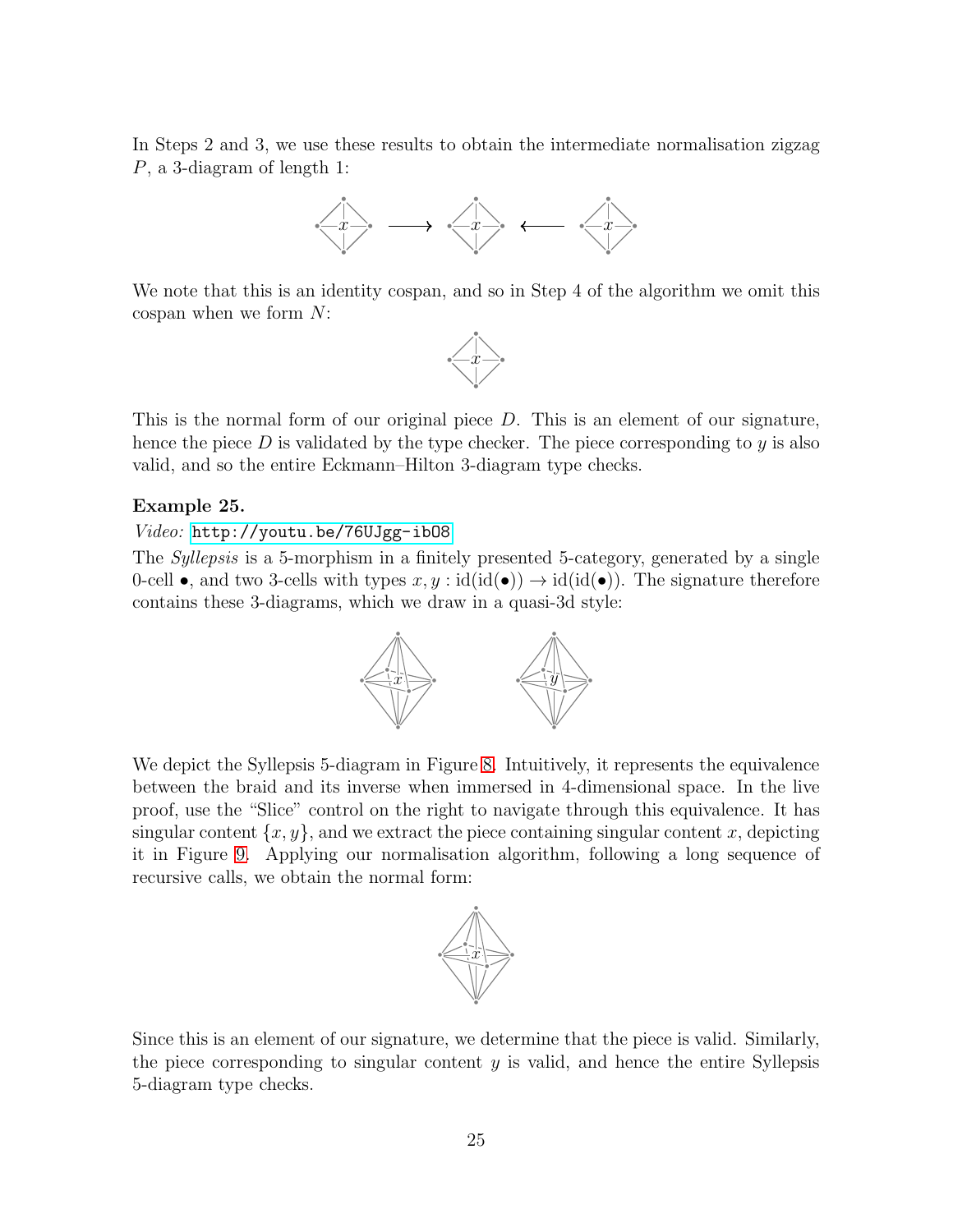<span id="page-25-0"></span>

Figure 8: The zigzag structure of the syllepsis as a 5-diagram.

<span id="page-25-1"></span>

Figure 9: The singular piece containing the generator  $x$  in the zigzag structure of the syllepsis.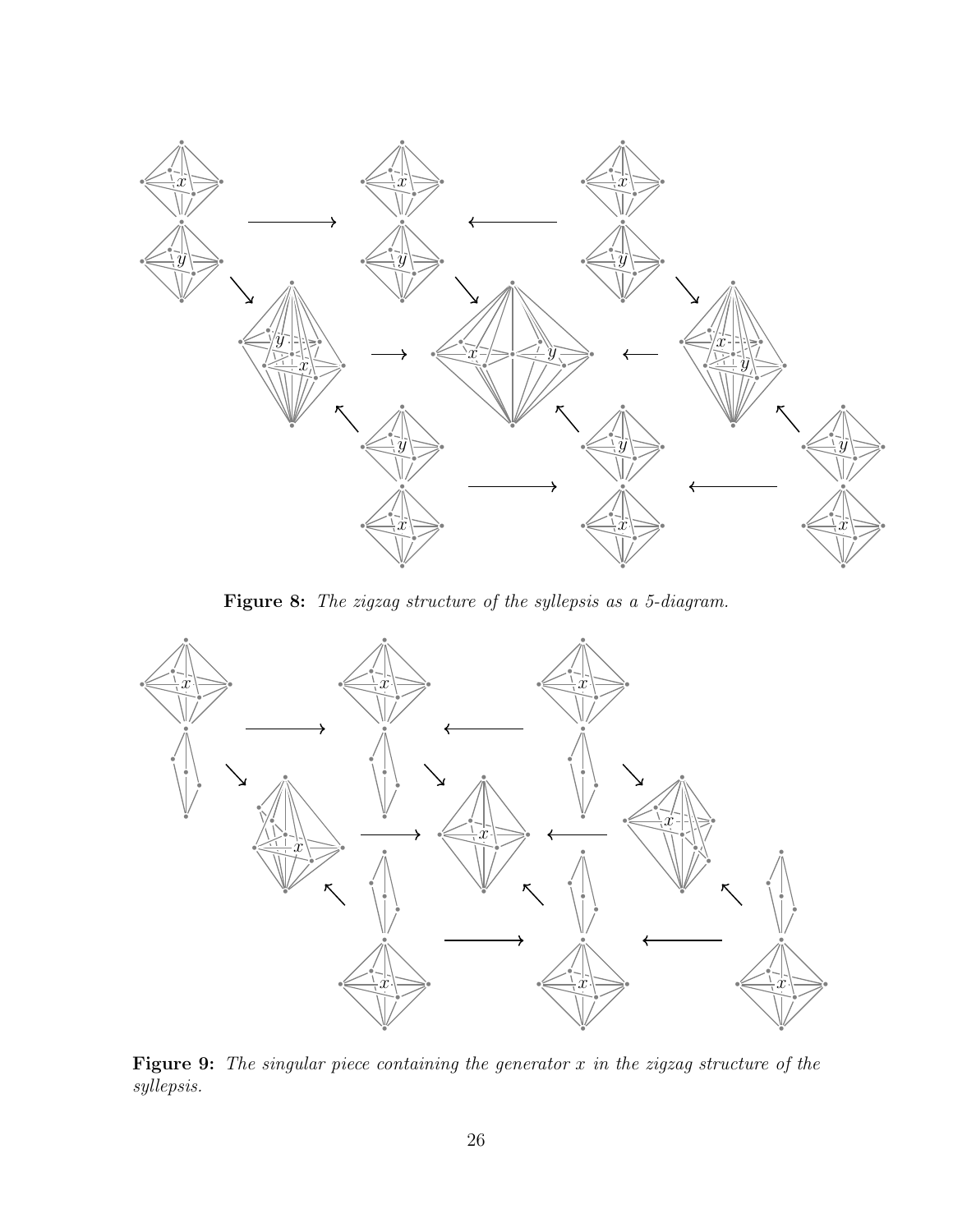# References

- <span id="page-26-3"></span>[1] Michael Atiyah. Topological quantum field theories. In The Geometry and Physics of Knots, pages  $12-23$ . CUP,  $2009$ . [doi:10.1007/bf02698547](http://dx.doi.org/10.1007/bf02698547).
- <span id="page-26-0"></span>[2] Steve Awodey and Michael A. Warren. Homotopy theoretic models of identity types. Mathematical Proceedings of the Cambridge Philosophical Society, 146(01):45, 2008. [arXiv:0709.0248.](https://arxiv.org/abs/0709.0248) [doi:10.1017/s0305004108001783](http://dx.doi.org/10.1017/s0305004108001783).
- <span id="page-26-2"></span>[3] John Baez and James Dolan. Higher-dimensional algebra and topological quantum field theory.  $JMP$ , 36(11):6073, 1995. [arXiv:q-alg/9503002](http://arxiv.org/abs/q-alg/9503002), [doi:10.1063/1.531236](http://dx.doi.org/10.1063/1.531236).
- <span id="page-26-8"></span>[4] Roberto Bruni, José Meseguer, and Ugo Montanari. Symmetric monoidal and cartesian double categories as a semantic framework for tile logic. MSCS, 12(01), 2002. [doi:doi.org/10.1017/s0960129501003462](http://dx.doi.org/doi.org/10.1017/s0960129501003462).
- <span id="page-26-11"></span>[5] Christoph Dorn. Associative n-categories. 2018. Ph.D. dissertation, University of Oxford. [arXiv:1812.10586](http://arxiv.org/abs/1812.10586).
- <span id="page-26-12"></span>[6] Christoph Dorn, Christopher Douglas, and Jamie Vicary. The theory of associative n-categories. 2022.
- <span id="page-26-9"></span>[7] Eric Goubault. Some geometric perspectives in concurrency theory. Homology, Homotopy and Applications,  $5(2):95-136$ ,  $2003$ . [doi:10.4310/hha.2003.v5.n2.a5](http://dx.doi.org/10.4310/hha.2003.v5.n2.a5).
- <span id="page-26-13"></span>[8] Alexander Grothendieck. Revêtements étales et groupe fondamental (SGA 1), volume 224 of Lecture notes in mathematics. Springer-Verlag, 1971.
- <span id="page-26-4"></span>[9] Alexander Grothendieck. Pursuing stacks. [Available online,](https://ncatlab.org/nlab/show/Pursuing+Stacks) 1983.
- <span id="page-26-5"></span>[10] Yves Guiraud and Philippe Malbos. Higher-dimensional normalisation strategies for acyclicity. Advances in Mathematics, 231(3-4):2294–2351, 2012. [arXiv:1011.0558.](https://arxiv.org/abs/1011.0558) [doi:10.1016/j.aim.2012.05.010](http://dx.doi.org/10.1016/j.aim.2012.05.010).
- <span id="page-26-1"></span>[11] Martin Hofmann and Thomas Streicher. The groupoid model refutes uniqueness of identity proofs. In Proceedings of the Ninth Annual IEEE Symposium on Logic in Computer Science (LICS 1994), 1994. [doi:10.1109/lics.1994.316071](http://dx.doi.org/10.1109/lics.1994.316071).
- <span id="page-26-7"></span>[12] Arthur Jaffe, Zhengwei Liu, and Alex Wozniakowski. Holographic software for quantum networks. 2016. [arXiv:1605.00127](http://arxiv.org/abs/1605.00127), [doi:10.1007/s11425-017-9207-3](http://dx.doi.org/10.1007/s11425-017-9207-3).
- <span id="page-26-6"></span>[13] Yves Lafont. Two-dimensional rewriting. In Rewriting Techniques and Applications, pages 228–229. 1997.
- <span id="page-26-10"></span>[14] Tom Leinster. Higher Operads, Higher Categories. CUP, 2004. [doi:10.1017/cbo9780511525896](http://dx.doi.org/10.1017/cbo9780511525896).